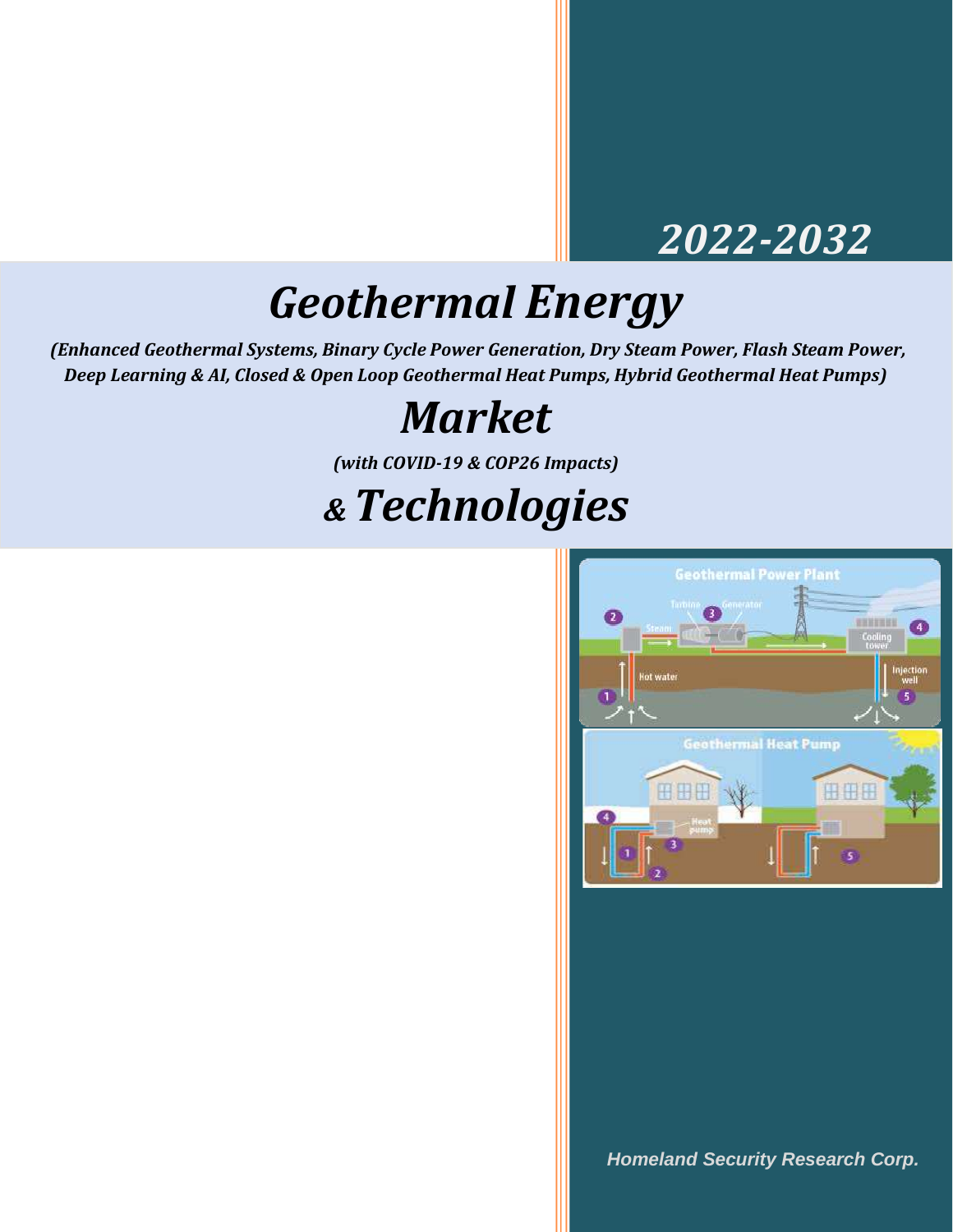### *Geothermal Energy*

*(Enhanced Geothermal Systems, Binary Cycle Power Generation, Dry Steam Power, Flash Steam Power, Deep Learning & AI, Closed & Open Loop Geothermal Heat Pumps, Hybrid Geothermal Heat Pumps)* 

# *Market*

*(with COVID-19 & COP26 Impacts)*

# *& Technologies*

### *2022-2032*

*[HSRC](http://www.homelandsecurityresearch.com/) is an American Israeli market intelligence & technology research firm specializing in Homeland Security (HLS) & Public Safety (PS) Industry. HSRC provides premium market off-the-shelf and custom reports on present and emerging technologies and industry expertise, enabling global clients to gain time-critical insight into business opportunities. HSRC's clients include the EU, NATO, US Congress, DHS, DOD, and US Congress GAO, among others, as well as Law enforcement, Counter Terror & Public Safety government agencies in Japan, Korea, Taiwan, Israel, Canada, UK, Germany, Australia, Sweden, Finland, Singapore. With over 1150 private sector clients (75% repeat customers), including major defense and security vendors and Fortune 2000 companies. HSRC earned the reputation as the industry Gold Standard for Homeland Security & Public Safety market reports.*

> *Washington D.C. 20004, 601 Pennsylvania Ave., NW Suite 900, Tel: 202-455-0966, [info@hsrc.biz,](mailto:info@hsrc.biz) [www.homelandsecurityresearch.com](http://www.homelandsecurityresearch.com/)*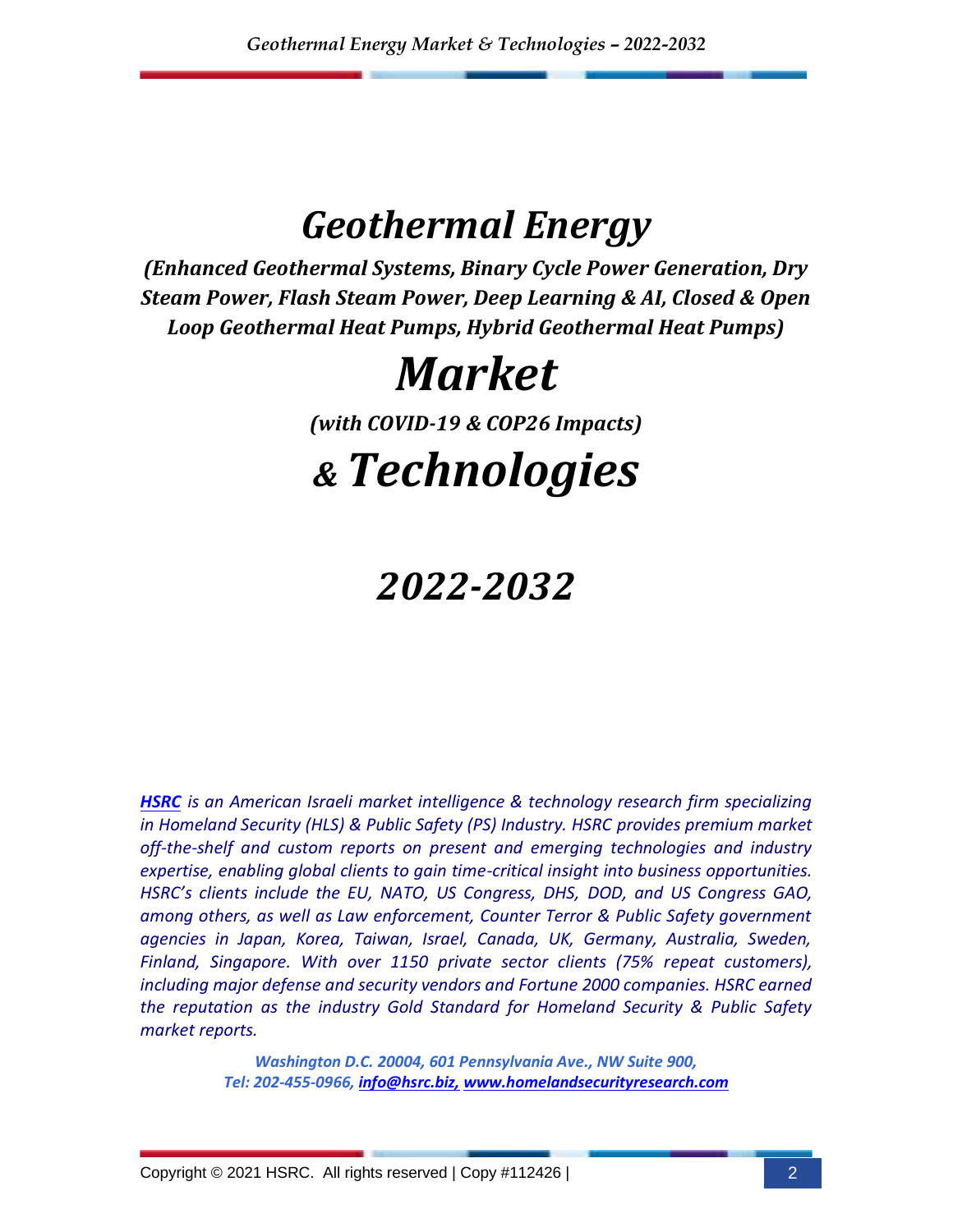#### **Table of Contents**

| 1                       | 1.1<br>1.2<br>1.3<br>1.4<br>1.4.1<br>1.4.2<br>1.4.3<br>1.4.4<br>1.4.5 | Global Geothermal Energy Market Research Vectors  43<br>Global Geothermal Energy Market - 2018-2032  43 |  |
|-------------------------|-----------------------------------------------------------------------|---------------------------------------------------------------------------------------------------------|--|
| $\overline{2}$          |                                                                       |                                                                                                         |  |
| 3                       |                                                                       |                                                                                                         |  |
|                         | 3.1                                                                   |                                                                                                         |  |
|                         | 3.2                                                                   |                                                                                                         |  |
| $\overline{\mathbf{4}}$ |                                                                       |                                                                                                         |  |
| 5                       |                                                                       |                                                                                                         |  |
| 6                       |                                                                       |                                                                                                         |  |
|                         | 6.1                                                                   |                                                                                                         |  |
|                         | 6.2                                                                   |                                                                                                         |  |
|                         | 6.3                                                                   |                                                                                                         |  |
|                         | 6.4                                                                   |                                                                                                         |  |
|                         |                                                                       |                                                                                                         |  |
| 7                       |                                                                       |                                                                                                         |  |
|                         | 7.1                                                                   | Geothermal Energy Market Size by Technology - 2018-                                                     |  |
|                         |                                                                       |                                                                                                         |  |
|                         | 7.2                                                                   | Global Market Breakdown by Technology - 2018-2032  72                                                   |  |
| 8                       |                                                                       | Enhanced Geothermal Systems (EGS) Market - 2018-2032 74                                                 |  |
|                         | 8.1                                                                   | Enhanced Geothermal Systems (EGS) Market Background 74                                                  |  |
|                         | 8.2                                                                   | Global Enhanced Geothermal Systems (EGS) Market -                                                       |  |
|                         |                                                                       |                                                                                                         |  |
| 9                       |                                                                       | Binary Cycle Power Generation Market - 2018-203277                                                      |  |
|                         | 9.1                                                                   | Binary Cycle Power Generation Market Background                                                         |  |
|                         | 9.1.1                                                                 |                                                                                                         |  |
|                         | 9.1.2                                                                 |                                                                                                         |  |
|                         |                                                                       | 9.1.2.1                                                                                                 |  |
|                         |                                                                       | 9.1.2.2                                                                                                 |  |
|                         |                                                                       | 9.1.2.3                                                                                                 |  |
|                         | 9.2                                                                   | Global Binary Cycle Power Generation Market - 2018-203279                                               |  |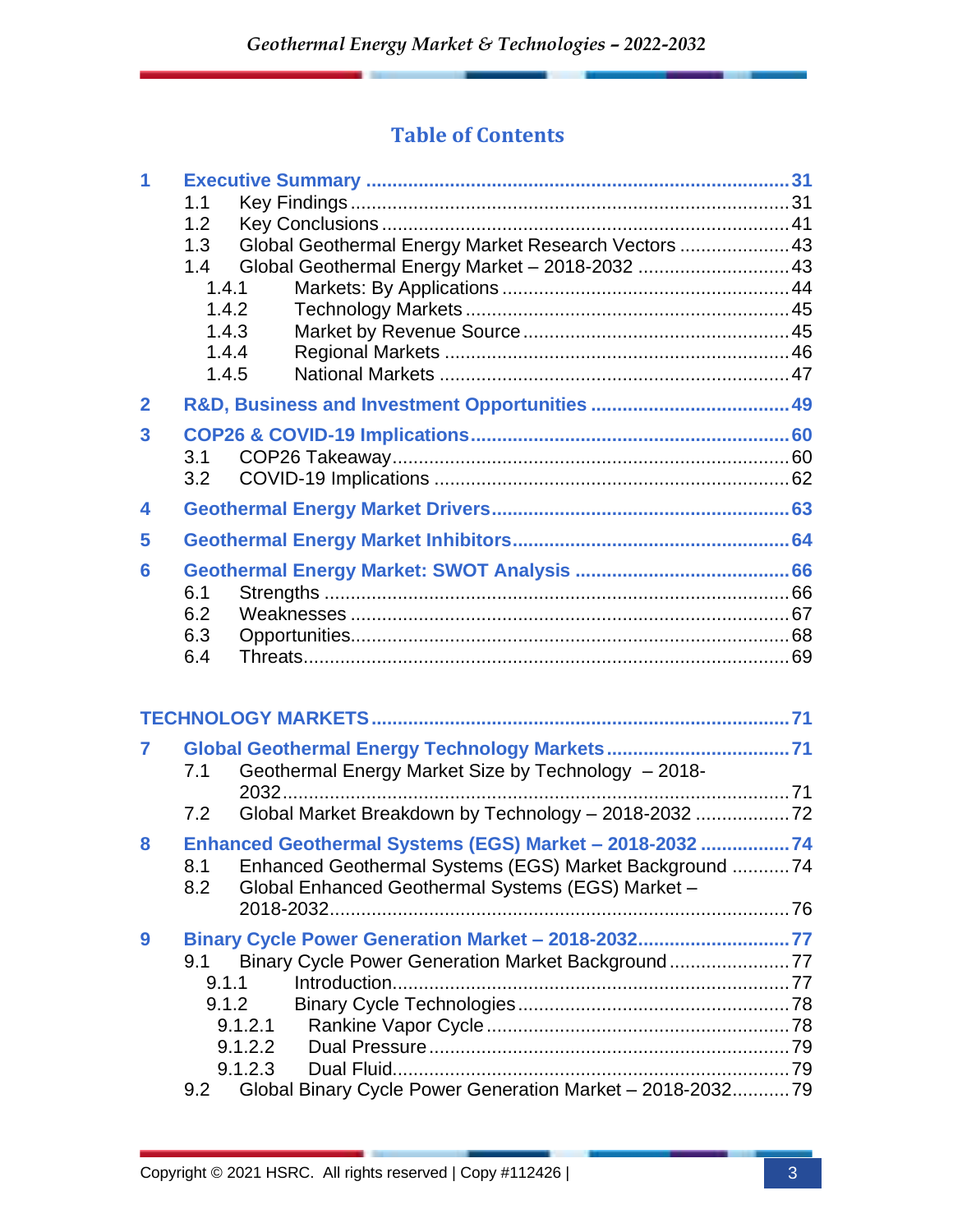| 10 | Dry Steam Power Generation Market Background  80<br>10.1<br>Global Dry Steam Power Generation Market - 2018-2032 80<br>10.2                                                                                    |  |
|----|----------------------------------------------------------------------------------------------------------------------------------------------------------------------------------------------------------------|--|
| 11 | Flash Steam Power Generation Market - 2018-2032  81<br>Flash Steam Power Generation Market Background 81<br>11.1<br>Global Flash Steam Power Generation Market - 2018-203282<br>11.2                           |  |
| 12 | Geothermal Deep Learning & Al Market - 2018-2032  83<br>Geothermal Deep Learning & Al Market Background 83<br>12.1<br>Global Geothermal Deep Learning & Al Market - 2018-<br>12.2                              |  |
| 13 | <b>Closed &amp; Open Loop Geothermal Heat Pumps Market -</b><br>13.1 Closed & Open Loop Geothermal Heat Pumps Market<br>13.1.1<br>13.1.2<br>13.1.3<br>13.2 Global Geothermal Heat Pumps Market - 2018-2032  88 |  |
| 14 | Hybrid Geothermal Heat Pumps Market - 2018-2032  90<br>Hybrid Geothermal Heat Pumps Market Background 90<br>14.1<br>14.2<br>Global Hybrid Geothermal Heat Pumps Market - 2018-<br>14.3                         |  |
| 15 | Other Geothermal Technologies Market - 2018-2032  92                                                                                                                                                           |  |
|    |                                                                                                                                                                                                                |  |
| 16 | Global Geothermal Energy Market by Application  93<br>Geothermal Energy Market Size by Application - 2018-<br>16.1<br>Global Market Breakdown by Application - 2018-2032  94<br>16.2                           |  |
| 17 | <b>Geothermal Residential &amp; District Heating &amp; Cooling Market</b><br>Residential & District Heating & Cooling Geothermal Energy<br>17.1                                                                |  |
|    | 17.1.1<br>17.1.2<br>17.1.3<br>District Heating & Cooling (DHC) Systems 101<br>17.1.4<br>Geothermal Cooling & Heating Market: Inhibitors  102<br>17.1.5<br>17.1.6<br>17.1.7<br>17.1.8                           |  |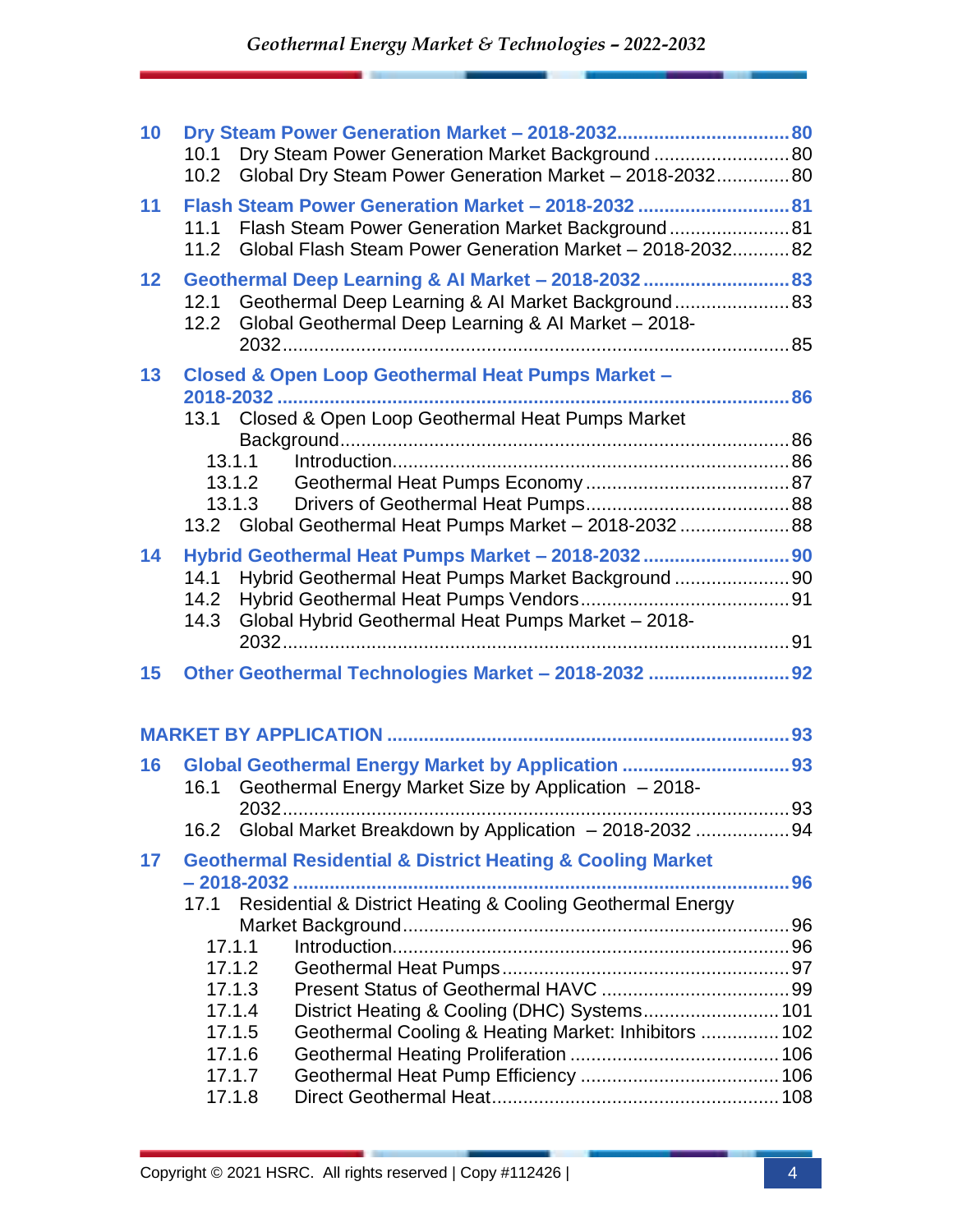|                   | Geothermal Heating & Cooling: Market Drivers 108<br>17.1.9<br>17.2 Global Residential & District Heating & Cooling Geothermal<br>Residential & District Heating & Cooling Market Size -<br>17.2.1                                                                                                                                                                      |  |
|-------------------|------------------------------------------------------------------------------------------------------------------------------------------------------------------------------------------------------------------------------------------------------------------------------------------------------------------------------------------------------------------------|--|
| 18                | <b>Citywide Heating &amp; Cooling Geothermal Energy Market -</b><br>Citywide Heating & Cooling Geothermal Energy Market<br>18.1<br>Global Citywide Heating & Cooling Geothermal Energy<br>18.2                                                                                                                                                                         |  |
| 19                | <b>Commercial &amp; Industrial Heating &amp; Cooling Geothermal</b><br>19.1 Commercial & Industrial Heating & Cooling Geothermal<br>19.1.1<br>19.1.2<br>19.2 Global Commercial & Industrial Heating & Cooling                                                                                                                                                          |  |
| 20                | <b>Agriculture Heating &amp; Cooling Geothermal Energy Market -</b><br>20.1 Agriculture Heating & Cooling Geothermal Energy Market<br>20.1.1<br>Geothermal Drying Agricultural Products  119<br>20.1.2<br>20.1.3<br>20.1.4<br>20.1.5<br>20.1.6<br>20.1.7<br>20.1.8<br>20.1.9<br>20.1.10<br>20.1.11<br>Global Geothermal Agriculture Heating & Cooling Market -<br>20.2 |  |
| 21                | <b>Industrial &amp; Commercial Power Generation Geothermal</b><br>Industrial & Commercial Power Generation Geothermal<br>21.1<br><b>Global Geothermal Industrial &amp; Commercial Power</b><br>21.2                                                                                                                                                                    |  |
| $22 \overline{)}$ | Electric Grid Geothermal Energy Market - 2018-2032 128<br>Global Geothermal Electric Grid Market - 2018-2032  128<br>22.1                                                                                                                                                                                                                                              |  |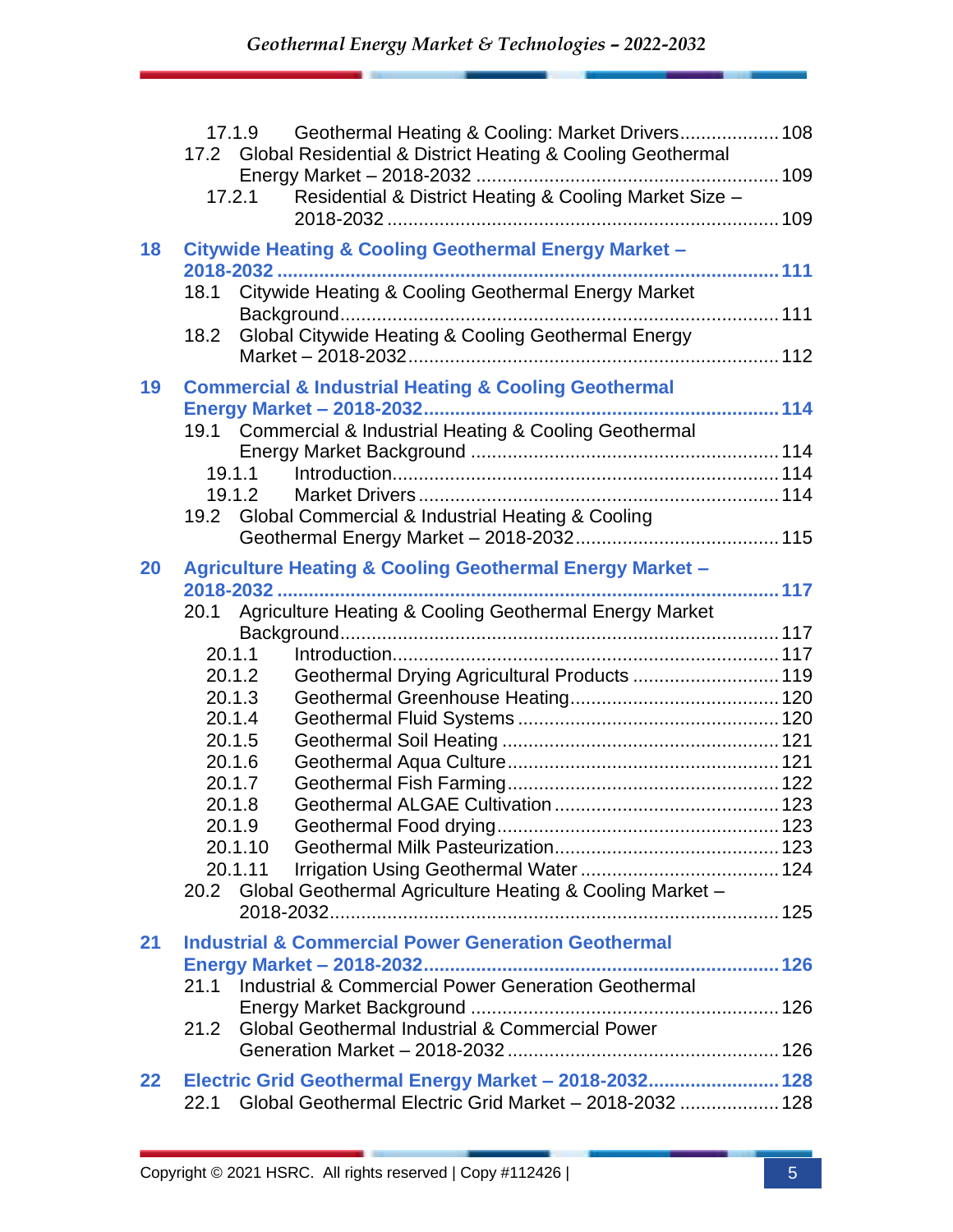*Geothermal Energy Market & Technologies – 2022-2032*

| 23 |              | <b>Geothermal Desalination Geothermal Energy Market - 2018-</b>                                         |  |
|----|--------------|---------------------------------------------------------------------------------------------------------|--|
|    | 2032         | 129                                                                                                     |  |
|    | 23.1         | <b>Geothermal Desalination Geothermal Energy Market</b>                                                 |  |
|    |              |                                                                                                         |  |
|    | 23.2         | Global Geothermal Desalination Geothermal Energy Market                                                 |  |
| 24 |              | Other Geothermal Energy Applications Market - 2018-2032 131                                             |  |
|    | 24.1         | Global Other Applications Geothermal Energy Market -                                                    |  |
|    |              |                                                                                                         |  |
|    |              | Other Applications Market Size - 2018-2032  131<br>24.1.1                                               |  |
|    |              |                                                                                                         |  |
|    |              |                                                                                                         |  |
| 25 |              | Global Geothermal Energy Market by Revenue Source 132                                                   |  |
|    | 25.1         | Global Geothermal Energy Market by Revenue Source                                                       |  |
|    |              |                                                                                                         |  |
|    | 25.2         | Global Geothermal Energy Market Share by Revenue                                                        |  |
|    |              |                                                                                                         |  |
|    |              |                                                                                                         |  |
|    |              |                                                                                                         |  |
|    |              |                                                                                                         |  |
| 26 | 26.1         |                                                                                                         |  |
|    | 26.2         |                                                                                                         |  |
|    |              |                                                                                                         |  |
| 27 |              |                                                                                                         |  |
|    | 27.1<br>27.2 | The USA Geothermal Energy Market Background  137                                                        |  |
|    | 27.3         | Canada Geothermal Energy Market Background  137<br>North America Geothermal Energy Market-2018-2032 138 |  |
|    | 27.4         | North America Market Share by Revenue Source - 2018-                                                    |  |
|    |              |                                                                                                         |  |
| 28 |              |                                                                                                         |  |
|    | 28.1         | Latin America Geothermal Energy Market Background 140                                                   |  |
|    | 28.2         | Latin America Geothermal Energy Market - 2018-2032 140                                                  |  |
|    | 28.3         | Latin America Market Share by Revenue Source - 2018-                                                    |  |
|    |              |                                                                                                         |  |
| 29 |              |                                                                                                         |  |
|    |              | 29.1 Europe Geothermal Energy Market Background  142                                                    |  |
|    |              | 29.1.1                                                                                                  |  |
|    |              | 29.1.2                                                                                                  |  |
|    |              | Geothermal Heating And Cooling Systems 145<br>29.1.3                                                    |  |
|    |              | 29.1.4                                                                                                  |  |
|    |              |                                                                                                         |  |
|    | 29.3         | Europe Geothermal Market Share by Revenue Source -                                                      |  |
|    |              |                                                                                                         |  |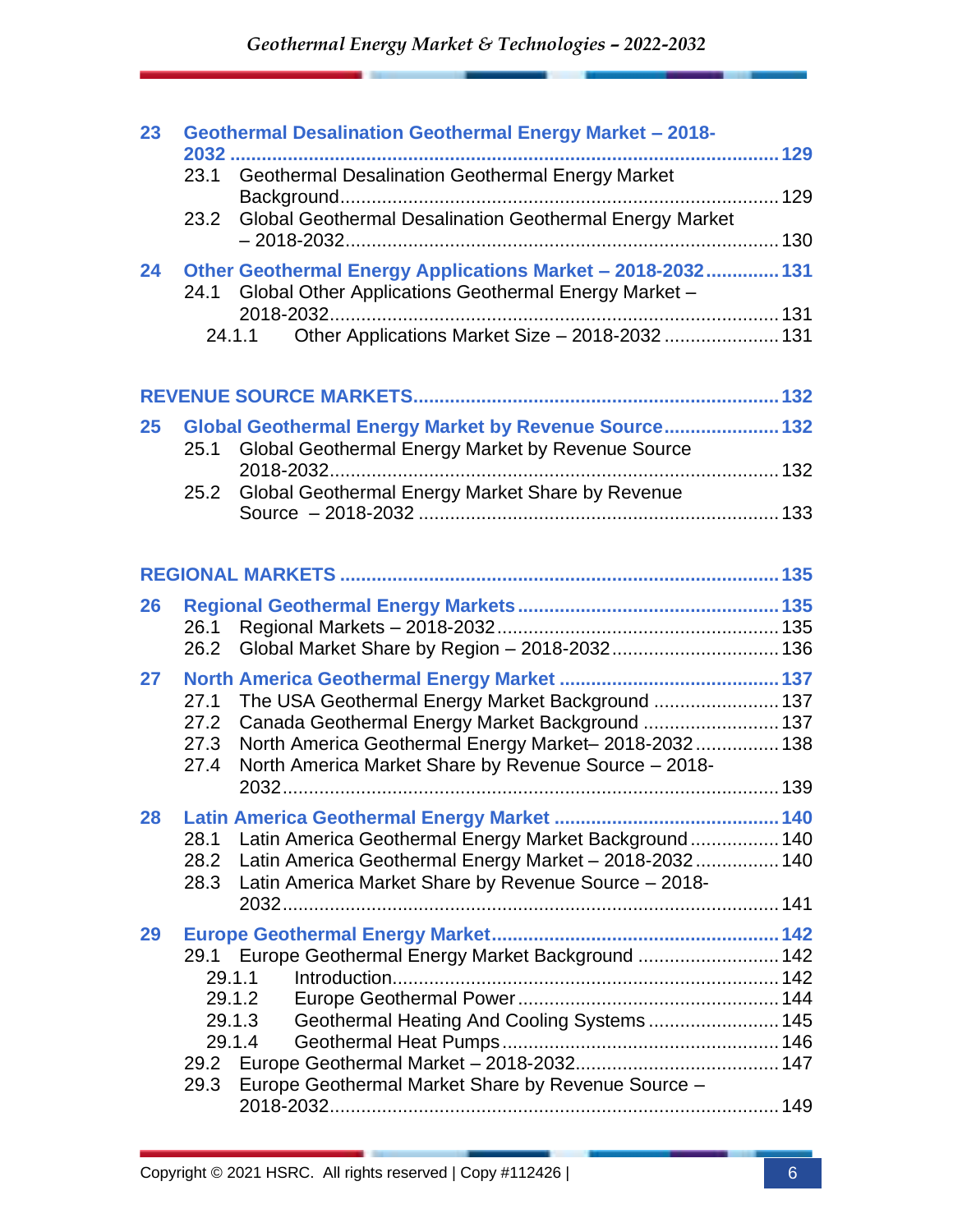| 30 |      | Middle East & Africa Geothermal Energy Market  150           |  |
|----|------|--------------------------------------------------------------|--|
|    | 30.1 |                                                              |  |
|    | 30.2 | The Middle East Geothermal Market Background  151            |  |
|    | 30.3 | Middle East & Africa Geothermal Energy Market - 2018-        |  |
|    |      |                                                              |  |
|    | 30.4 | Middle East & Africa Market Share by Revenue Source -        |  |
|    |      |                                                              |  |
| 31 |      |                                                              |  |
|    | 31.1 |                                                              |  |
|    | 31.2 | Asia Pacific Geothermal Energy Market - 2018-2032  156       |  |
|    | 31.3 | Asia-Pacific Market Share by Revenue Source - 2018-2032  157 |  |
|    |      |                                                              |  |
| 32 |      |                                                              |  |
|    | 32.1 |                                                              |  |
|    |      |                                                              |  |
|    |      |                                                              |  |
| 33 |      |                                                              |  |
|    |      | 33.1 U.S. Geothermal Energy Market Background 164            |  |
|    |      | 33.2 U.S. Geothermal Energy Market, by 5 Revenue Sources -   |  |
|    |      |                                                              |  |
|    |      | 33.3 U.S. Market Share by Revenue Source - 2018-2032 165     |  |
| 34 |      |                                                              |  |
|    | 34.1 | Canada Geothermal Energy Market Background  166              |  |
|    | 34.2 | Canada Geothermal Energy Market, by 5 Revenue Sources        |  |
|    |      |                                                              |  |
|    | 34.3 | Canada Market Share, by 5 Revenue Sources - 2018-2032 167    |  |
|    |      |                                                              |  |
| 35 |      |                                                              |  |
|    |      | 35.1 Argentina Geothermal Energy Market Background 168       |  |
|    | 35.2 | Argentina Geothermal Energy Market, by 5 Revenue             |  |
|    |      |                                                              |  |
|    | 35.3 | Argentina Market Share by Revenue Source - 2018-2032 169     |  |
| 36 |      |                                                              |  |
|    | 36.1 | Brazil Geothermal Energy Market Background 170               |  |
|    | 36.2 | Brazil Geothermal Energy Market, by 5 Revenue Sources -      |  |
|    |      |                                                              |  |
|    | 36.3 | Brazil Market Share by Revenue Source - 2018-2032 171        |  |
| 37 |      |                                                              |  |
|    |      | 37.1 Chile Geothermal Energy Market Background 172           |  |
|    |      | 37.2 Chile Geothermal Energy Market, by 5 Revenue Sources -  |  |
|    |      |                                                              |  |
|    |      |                                                              |  |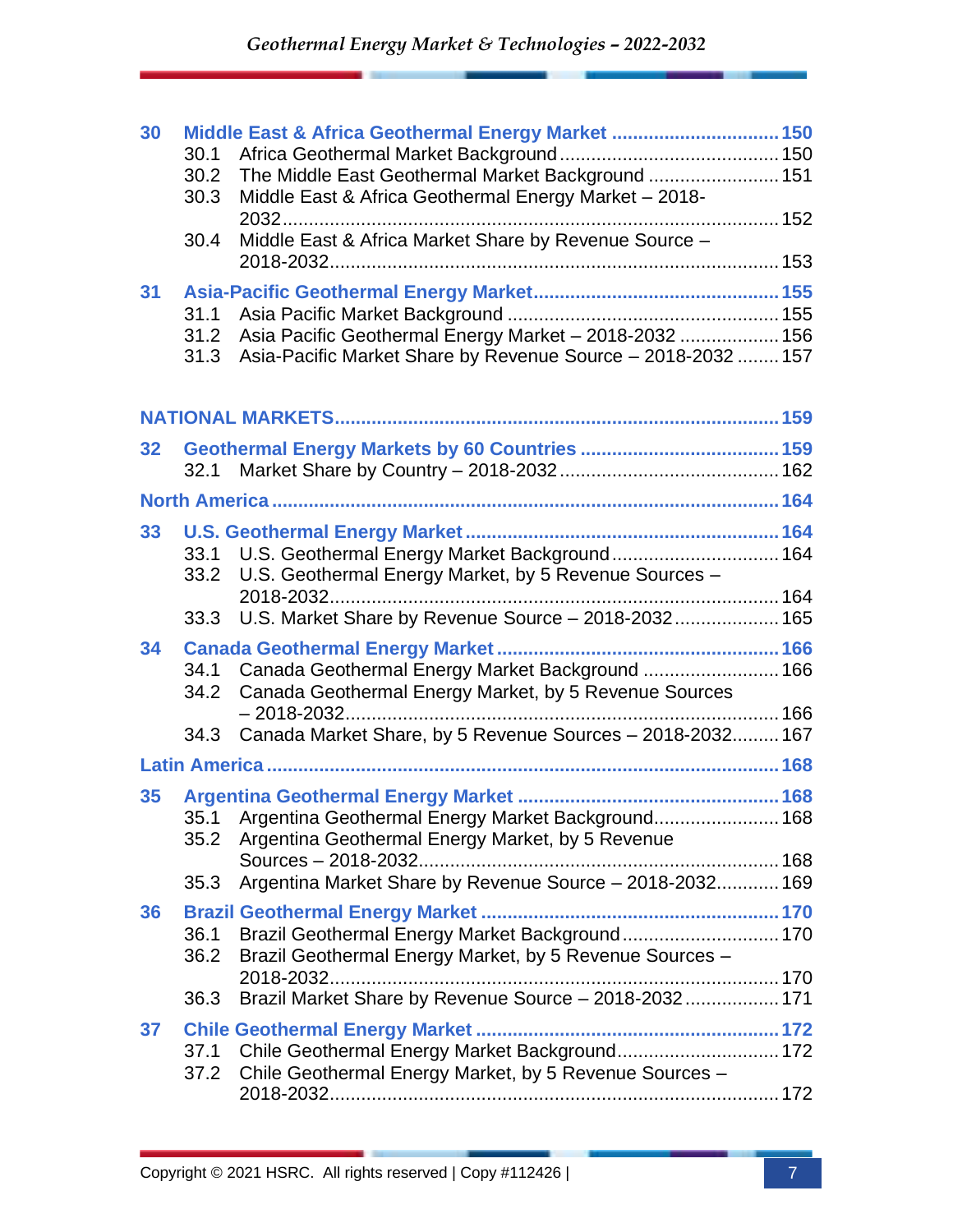|    |              | 37.3 Chile Market Share, by 5 Revenue Sources - 2018-2032  173                                                   |  |
|----|--------------|------------------------------------------------------------------------------------------------------------------|--|
| 38 | 38.1<br>38.2 | Colombia Geothermal Energy Market Background 174<br>Colombia Geothermal Energy Market, by 5 Revenue              |  |
|    | 38.3         | Colombia Market Share by Revenue Source - 2018-2032 175                                                          |  |
| 39 | 39.1<br>39.2 | Costa Rica Geothermal Energy Market Background  176<br>Costa Rica Geothermal Energy Market, by 5 Revenue         |  |
|    | 39.3         | Costa Rica Market Share by Revenue Source - 2018-2032  177                                                       |  |
| 40 | 40.2         | 40.1 Ecuador Geothermal Energy Market Background 178<br>Ecuador Geothermal Energy Market, by 5 Revenue           |  |
|    |              | 40.3 Ecuador Market Share by Revenue Source - 2018-2032 179                                                      |  |
| 41 | 41.2         | 41.1 El Salvador Geothermal Energy Market Background 180<br>El Salvador Geothermal Energy Market, by 5 Revenue   |  |
|    |              | 41.3 El Salvador Market Share by Revenue Source - 2018-2032 181                                                  |  |
| 42 | 42.1<br>42.2 | Mexico Geothermal Energy Market Background 182<br>Mexico Geothermal Energy Market, by 5 Revenue Sources          |  |
|    | 42.3         | Mexico Market Share by Revenue Source - 2018-2032 183                                                            |  |
| 43 | 43.1<br>43.2 | Nicaragua Geothermal Energy Market Background 184<br>Nicaragua Geothermal Energy Market, by 5 Revenue            |  |
|    | 43.3         | Nicaragua Market Share by Revenue Source - 2018-2032 185                                                         |  |
| 44 |              | 44.1 Peru Geothermal Energy Market Background  186<br>44.2 Peru Geothermal Energy Market, by 5 Revenue Sources - |  |
|    | 44.3         | Peru Market Share by Revenue Source - 2018-2032  187                                                             |  |
| 45 | 45.1         | Rest of Latin America Geothermal Energy Market  188<br>Rest of Latin America Geothermal Energy Market            |  |
|    | 45.2         | Rest of Latin America Geothermal Energy Market, by 5                                                             |  |
|    | 45.3         | Rest of Latin America Market Share by Revenue Source -                                                           |  |
|    |              |                                                                                                                  |  |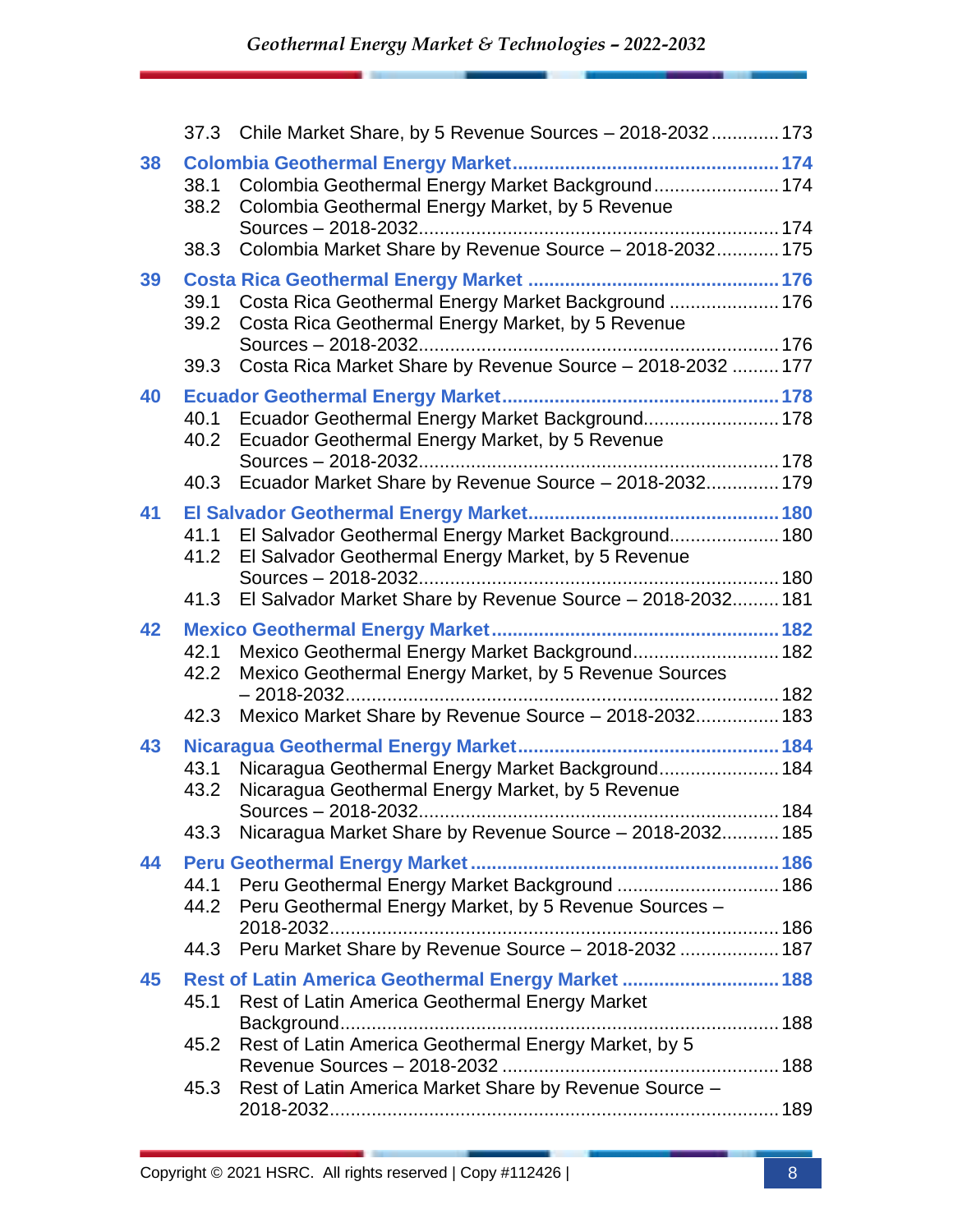| 46 |                      | 46.1 Austria Geothermal Energy Market Background 190<br>46.2 Austria Geothermal Energy Market, by 5 Revenue Sources                                                      |  |
|----|----------------------|--------------------------------------------------------------------------------------------------------------------------------------------------------------------------|--|
|    | 46.3                 | Austria Market Share by Revenue Source - 2018-2032 191                                                                                                                   |  |
| 47 | 47.1<br>47.2         | Belgium Geothermal Energy Market Background 192<br>Belgium Geothermal Energy Market, by 5 Revenue                                                                        |  |
|    | 47.3                 | Belgium Market Share by Revenue Source - 2018-2032 193                                                                                                                   |  |
| 48 | 48.1<br>48.2         | Bulgaria Geothermal Energy Market Background 194<br>Bulgaria Geothermal Energy Market, by 5 Revenue                                                                      |  |
|    | 48.3                 | Bulgaria Market Share by Revenue Source - 2018-2032 195                                                                                                                  |  |
| 49 | 49.1<br>49.2         | Croatia Geothermal Energy Market Background  196<br>Croatia Geothermal Energy Market, by 5 Revenue Sources                                                               |  |
|    | 49.3                 | Croatia Market Share by Revenue Source - 2018-2032  197                                                                                                                  |  |
| 50 | 50.1<br>50.2<br>50.3 | Czech Republic Geothermal Energy Market Background 198<br>Czech Republic Geothermal Energy Market, by 5 Revenue<br>Czech Republic Market Share by Revenue Source - 2018- |  |
|    |                      |                                                                                                                                                                          |  |
| 51 | 51.1<br>51.2         | Denmark Geothermal Energy Market Background  200<br>Denmark Geothermal Energy Market, by 5 Revenue                                                                       |  |
|    | 51.3                 | Denmark Market Share by Revenue Source - 2018-2032  201                                                                                                                  |  |
| 52 | 52.1<br>52.2         | Finland Geothermal Energy Market Background  202<br>Finland Geothermal Energy Market, by 5 Revenue Sources                                                               |  |
|    | 52.3                 | Finland Market Share by Revenue Source - 2018-2032  203                                                                                                                  |  |
| 53 | 53.1<br>53.2         | France Geothermal Energy Market, by 5 Revenue Sources                                                                                                                    |  |
|    | 53.3                 | France Market Share by Revenue Source - 2018-2032 205                                                                                                                    |  |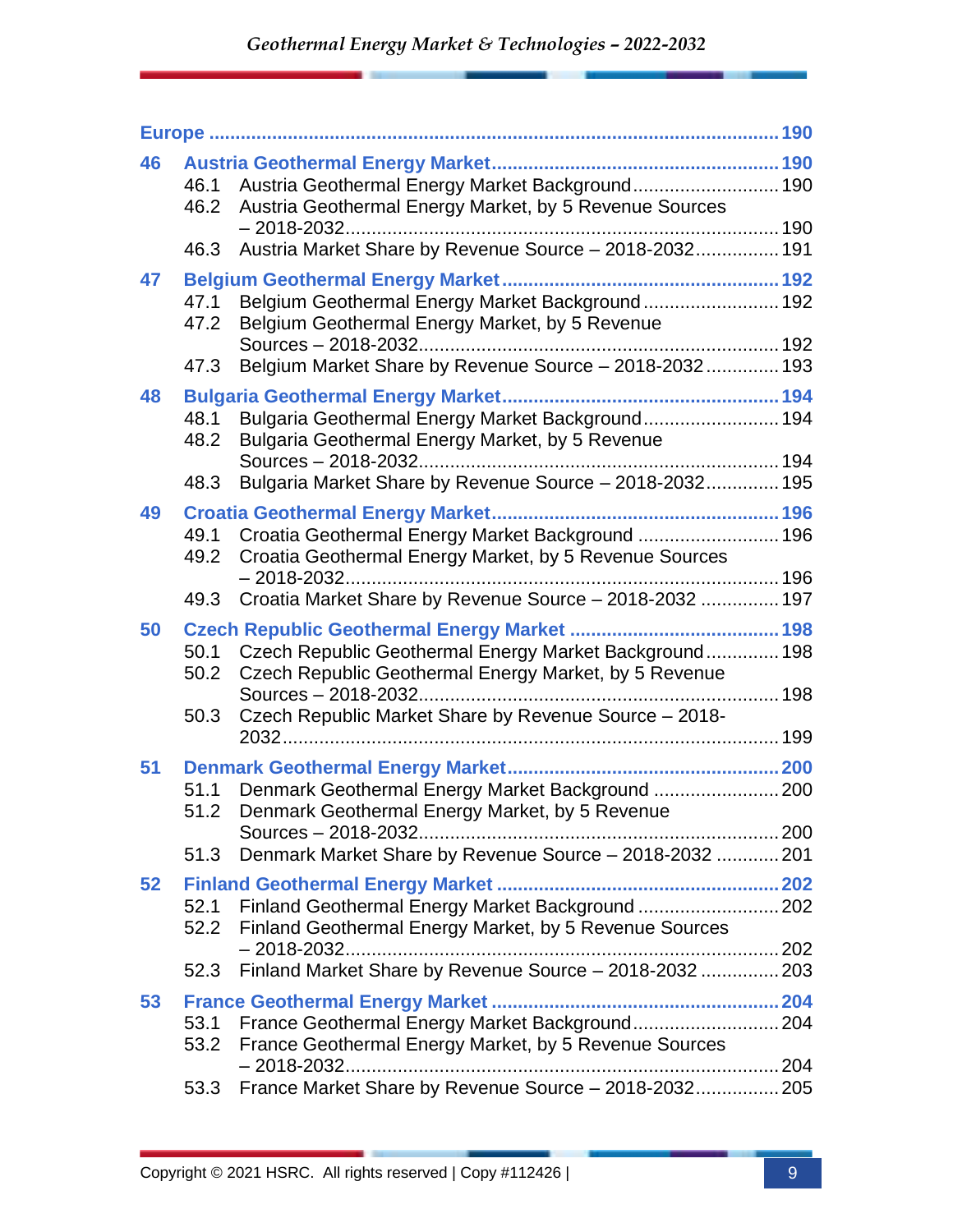| 54 |              |                                                                                                               |  |
|----|--------------|---------------------------------------------------------------------------------------------------------------|--|
|    | 54.1<br>54.2 | Germany Geothermal Energy Market Background  206<br>Germany Geothermal Energy Market, by 5 Revenue            |  |
|    |              |                                                                                                               |  |
|    | 54.3         | Germany Market Share by Revenue Source - 2018-2032  207                                                       |  |
| 55 |              |                                                                                                               |  |
|    | 55.2         | 55.1 Greece Geothermal Energy Market Background  208<br>Greece Geothermal Energy Market, by 5 Revenue Sources |  |
|    | 55.3         | Greece Market Share by Revenue Source - 2018-2032  209                                                        |  |
|    |              |                                                                                                               |  |
| 56 | 56.1         | Holland Geothermal Energy Market Background 210                                                               |  |
|    | 56.2         | Holland Geothermal Energy Market, by 5 Revenue Sources                                                        |  |
|    | 56.3         | Holland Market Share by Revenue Source - 2018-2032 211                                                        |  |
| 57 |              |                                                                                                               |  |
|    | 57.1         | Hungary Geothermal Energy Market Background  212                                                              |  |
|    | 57.2         | Hungary Geothermal Energy Market, by 5 Revenue                                                                |  |
|    | 57.3         | Hungary Market Share by Revenue Source - 2018-2032  213                                                       |  |
| 58 |              |                                                                                                               |  |
|    | 58.1         | Iceland Geothermal Energy Market Background  214                                                              |  |
|    | 58.2         | Iceland Geothermal Energy Market, by 5 Revenue Sources                                                        |  |
|    |              |                                                                                                               |  |
|    | 58.3         | Iceland Market Share by Revenue Source - 2018-2032  215                                                       |  |
| 59 |              |                                                                                                               |  |
|    | 59.1         | Ireland Geothermal Energy Market Background 216                                                               |  |
|    | 59.2         | Ireland Geothermal Energy Market, by 5 Revenue Sources                                                        |  |
|    | 59.3         | Ireland Market Share by Revenue Source - 2018-2032 217                                                        |  |
| 60 |              |                                                                                                               |  |
|    | 60.1         |                                                                                                               |  |
|    | 60.2         | Italy Geothermal Energy Market, by 5 Revenue Sources -                                                        |  |
|    |              |                                                                                                               |  |
|    | 60.3         | Italy Market Share by Revenue Source - 2018-2032  219                                                         |  |
| 61 |              |                                                                                                               |  |
|    | 61.1         | Norway Geothermal Energy Market Background 220                                                                |  |
|    | 61.2         | Norway Geothermal Energy Market, by 5 Revenue Sources                                                         |  |
|    | 61.3         | Norway Market Share by Revenue Source - 2018-2032 221                                                         |  |
|    |              |                                                                                                               |  |
| 62 |              |                                                                                                               |  |
|    | 62.1         | Poland Geothermal Energy Market Background 222                                                                |  |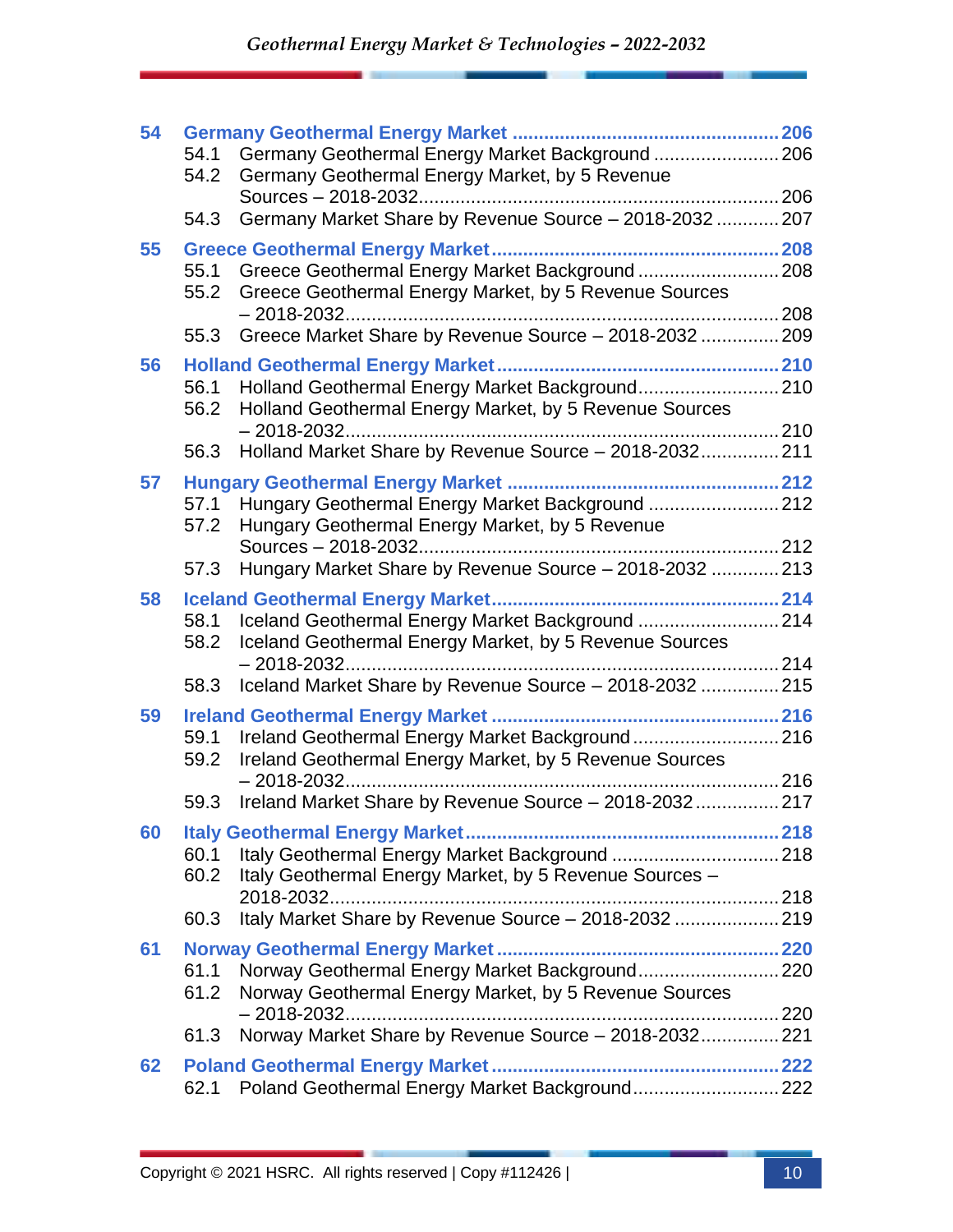|    |              | 62.2 Poland Geothermal Energy Market, by 5 Revenue Sources                                              |  |
|----|--------------|---------------------------------------------------------------------------------------------------------|--|
|    | 62.3         | Poland Market Share by Revenue Source - 2018-2032 223                                                   |  |
| 63 |              |                                                                                                         |  |
|    | 63.1<br>63.2 | Portugal Geothermal Energy Market Background 224<br>Portugal Geothermal Energy Market, by 5 Revenue     |  |
|    |              |                                                                                                         |  |
|    | 63.3         | Portugal Market Share by Revenue Source - 2018-2032 225                                                 |  |
| 64 | 64.1<br>64.2 | Romania Geothermal Energy Market Background 226<br>Romania Geothermal Energy Market, by 5 Revenue       |  |
|    |              |                                                                                                         |  |
|    | 64.3         | Romania Market Share by Revenue Source - 2018-2032 227                                                  |  |
| 65 |              |                                                                                                         |  |
|    | 65.1<br>65.2 | Russia Geothermal Energy Market Background228<br>Russia Geothermal Energy Market, by 5 Revenue Sources  |  |
|    |              |                                                                                                         |  |
|    | 65.3         | Russia Market Share by Revenue Source - 2018-2032 229                                                   |  |
| 66 |              |                                                                                                         |  |
|    | 66.1<br>66.2 | Slovenia Geothermal Energy Market Background230<br>Slovenia Geothermal Energy Market, by 5 Revenue      |  |
|    |              |                                                                                                         |  |
|    | 66.3         | Slovenia Market Share by Revenue Source - 2018-2032  231                                                |  |
| 67 |              |                                                                                                         |  |
|    | 67.1<br>67.2 | Spain Geothermal Energy Market Background 232<br>Spain Geothermal Energy Market, by 5 Revenue Sources - |  |
|    |              |                                                                                                         |  |
|    | 67.3         | Spain Market Share by Revenue Source - 2018-2032 233                                                    |  |
| 68 |              |                                                                                                         |  |
|    | 68.1<br>68.2 | Sweden Geothermal Energy Market Background234<br>Sweden Geothermal Energy Market, by 5 Revenue          |  |
|    |              |                                                                                                         |  |
|    | 68.3         | Sweden Market Share by Revenue Source - 2018-2032 235                                                   |  |
| 69 |              |                                                                                                         |  |
|    | 69.1         | Switzerland Geothermal Energy Market Background  236                                                    |  |
|    | 69.2         | Switzerland Geothermal Energy Market, by 5 Revenue                                                      |  |
|    | 69.3         | Switzerland Market Share by Revenue Source - 2018-2032  237                                             |  |
| 70 |              |                                                                                                         |  |
|    | 70.1         | The UK Geothermal Energy Market Background238                                                           |  |
|    | 70.2         | The UK Geothermal Energy Market, by 5 Revenue Sources                                                   |  |
|    |              |                                                                                                         |  |
|    | 70.3         | The UK Market Share by Revenue Source - 2018-2032 239                                                   |  |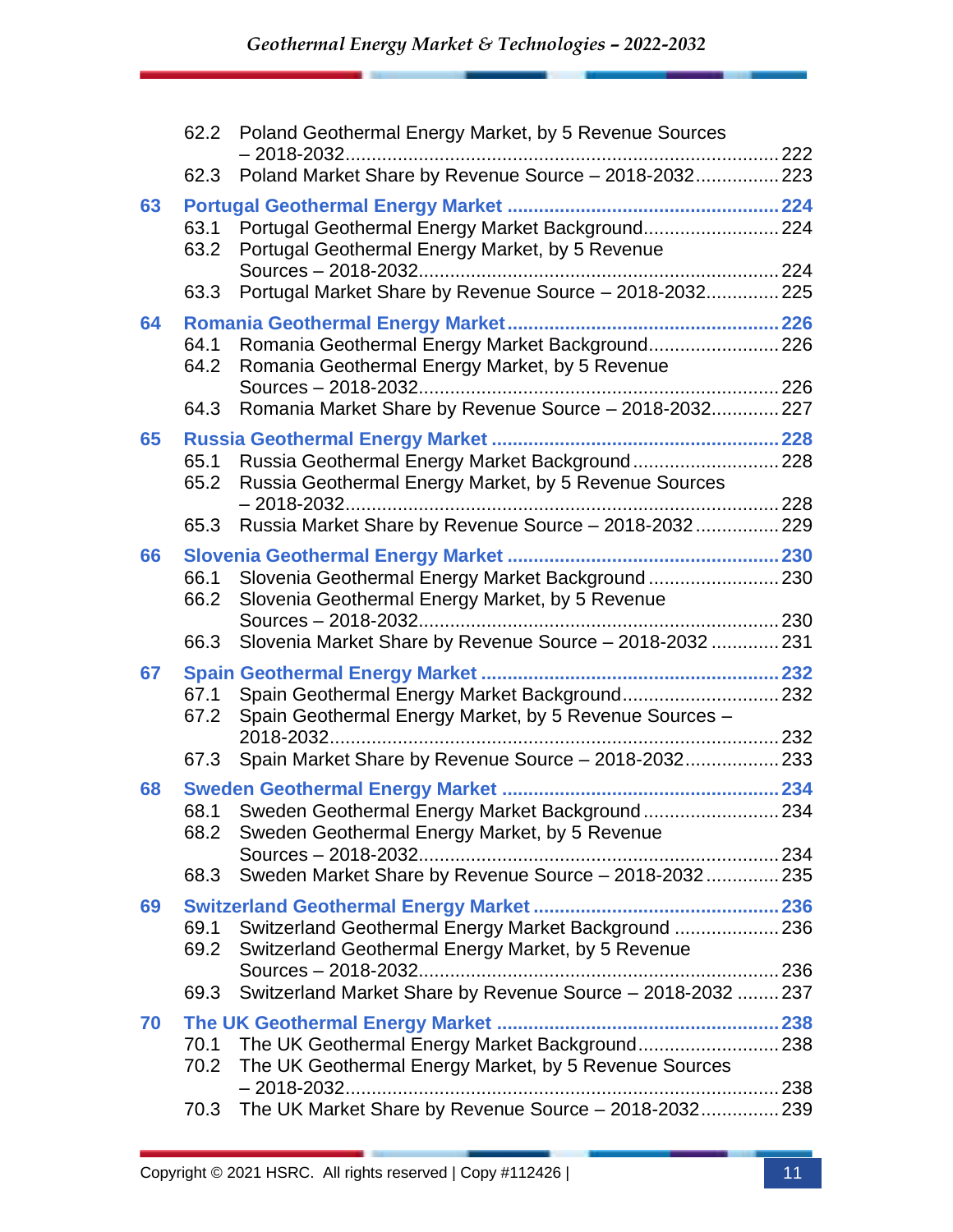| 71 |              |                                                                                                           | .240 |
|----|--------------|-----------------------------------------------------------------------------------------------------------|------|
|    | 71.1         | Rest of Europe Geothermal Energy Market Background 240                                                    |      |
|    | 71.2         | Rest of Europe Geothermal Energy Market, by 5 Revenue                                                     |      |
|    |              |                                                                                                           |      |
|    | 71.3         | Rest of Europe Market Share by Revenue Source - 2018-                                                     |      |
|    |              |                                                                                                           |      |
|    |              |                                                                                                           |      |
| 72 |              |                                                                                                           |      |
|    | 72.1<br>72.2 | Algeria Geothermal Energy Market Background 242<br>Algeria Geothermal Energy Market, by 5 Revenue Sources |      |
|    |              |                                                                                                           |      |
|    | 72.3         | Algeria Market Share Energy Market -2018-2032 243                                                         |      |
| 73 |              |                                                                                                           |      |
|    | 73.1         |                                                                                                           |      |
|    | 73.2         | Egypt Geothermal Energy Market, by 5 Revenue Sources -                                                    |      |
|    |              |                                                                                                           |      |
|    | 73.3         | Egypt Market Share, by 5 Revenue Sources - 2018-2032 245                                                  |      |
| 74 |              |                                                                                                           |      |
|    | 74.1         | GCC Countries Geothermal Energy Market Background 246                                                     |      |
|    | 74.2         | GCC Countries Geothermal Energy Market, by 5 Revenue                                                      |      |
|    | 74.3         | GCC Countries Market Share, by 5 Revenue Sources -                                                        |      |
|    |              |                                                                                                           |      |
| 75 |              |                                                                                                           |      |
|    | 75.1         | Ghana Geothermal Energy Market Background 248                                                             |      |
|    | 75.2         | Ghana Geothermal Energy Market, by 5 Revenue Sources                                                      |      |
|    |              |                                                                                                           |      |
|    | 75.3         | Ghana Market Share, by 5 Revenue Sources - 2018-2032  249                                                 |      |
| 76 |              |                                                                                                           |      |
|    |              | 76.1 Kenya Geothermal Energy Market Background250                                                         |      |
|    |              | 76.2 Kenya Geothermal Energy Market, by 5 Revenue Sources                                                 |      |
|    | 76.3         | Kenya Market Share, by 5 Revenue Sources - 2018-2032 251                                                  |      |
|    |              |                                                                                                           |      |
| 77 | 77.1         |                                                                                                           |      |
|    | 77.2         | Mozambique Geothermal Energy Market Background  252<br>Mozambique Geothermal Energy Market, by 5 Revenue  |      |
|    |              |                                                                                                           |      |
|    | 77.3         | Mozambique Market Share, by 5 Revenue Sources - 2018-                                                     |      |
|    |              |                                                                                                           |      |
| 78 |              |                                                                                                           |      |
|    | 78.1         | Nigeria Geothermal Energy Market Background  254                                                          |      |
|    | 78.2         | Nigeria Geothermal Energy Market, by 5 Revenue Sources                                                    |      |
|    |              |                                                                                                           |      |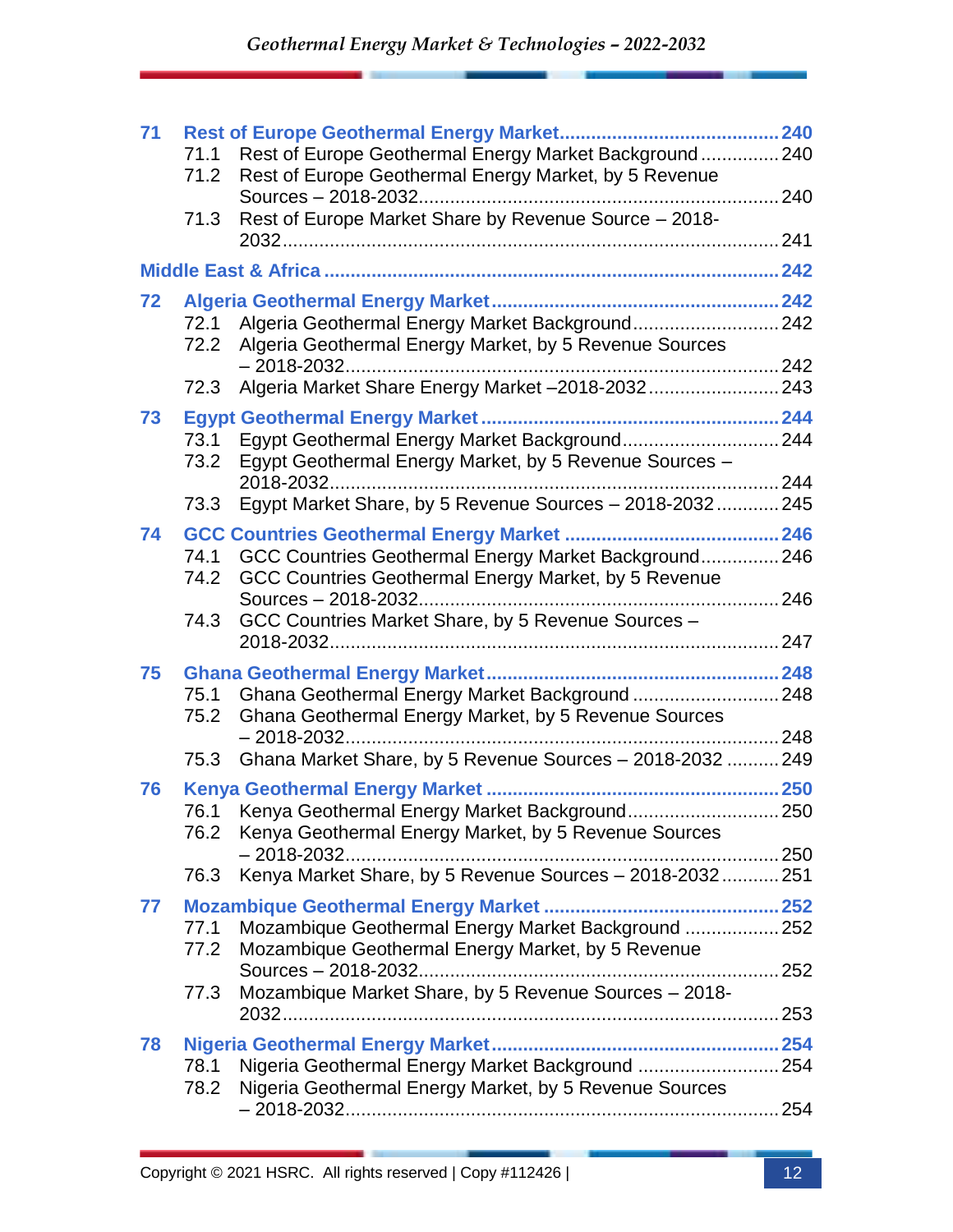|    | 78.3         | Nigeria Market Share, by 5 Revenue Sources - 2018-2032 255                                                      |  |
|----|--------------|-----------------------------------------------------------------------------------------------------------------|--|
| 79 | 79.2         | 79.1 Tunisia Geothermal Energy Market Background  256<br>Tunisia Geothermal Energy Market, by 5 Revenue Sources |  |
|    | 79.3         | Tunisia Market Share, by 5 Revenue Sources - 2018-2032 257                                                      |  |
| 80 | 80.1<br>80.2 | Turkey Geothermal Energy Market Background258<br>Turkey Geothermal Energy Market, by 5 Revenue Sources          |  |
|    | 80.3         | Turkey Market Share, by 5 Revenue Sources - 2018-2032  259                                                      |  |
| 81 | 81.2         | 81.1 Rest of MEA Geothermal Energy Market Background 260<br>Rest of MEA Geothermal Energy Market, by 5 Revenue  |  |
|    | 81.3         | Rest of MEA Market Share, by 5 Revenue Sources - 2018-                                                          |  |
|    |              |                                                                                                                 |  |
| 82 |              |                                                                                                                 |  |
|    | 82.2         | 82.1 Australia Geothermal Energy Market Background 262<br>Australia Geothermal Energy Market, by 5 Revenue      |  |
|    | 82.3         | Australia Market Share, by 5 Revenue Sources - 2018-                                                            |  |
|    |              |                                                                                                                 |  |
| 83 |              |                                                                                                                 |  |
|    | 83.1<br>83.2 | Bangladesh Geothermal Energy Market Background 264<br>Bangladesh Geothermal Energy Market, by 5 Revenue         |  |
|    | 83.3         | Bangladesh Market Share, by 5 Revenue Sources - 2018-                                                           |  |
|    |              |                                                                                                                 |  |
| 84 |              |                                                                                                                 |  |
|    | 84.1         | China Geothermal Energy Market Background  266<br>84.2 China Geothermal Energy Market, by 5 Revenue Sources -   |  |
|    |              |                                                                                                                 |  |
|    | 84.3         | China Market Share, by 5 Revenue Sources - 2018-2032 267                                                        |  |
| 85 | 85.1<br>85.2 | India Geothermal Energy Market Background  268<br>India Geothermal Energy Market, by 5 Revenue Sources -        |  |
|    | 85.3         | India Market Share, by 5 Revenue Sources - 2018-2032  269                                                       |  |
| 86 |              |                                                                                                                 |  |
|    | 86.1         | Indonesia Geothermal Energy Market Background  270                                                              |  |
|    |              |                                                                                                                 |  |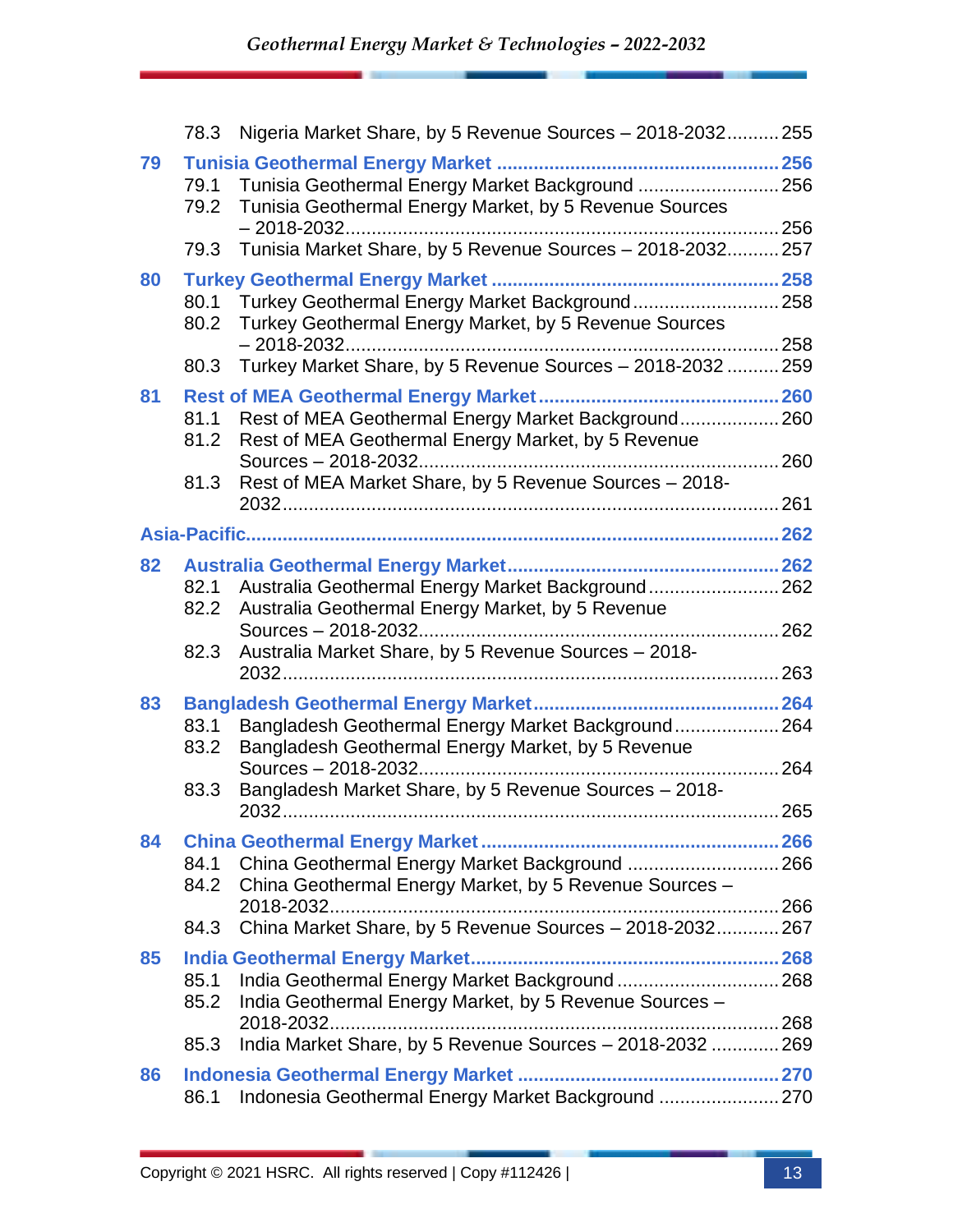| 86.3         | Sources - 2018-2032<br>Indonesia Market Share, by 5 Revenue Sources - 2018- |                                                                                                                                                                                                                                                                                                                                                                                                                                                                                                                                                                                                                                                                                                                                                                                                                                                                                                                                                                                                                  |
|--------------|-----------------------------------------------------------------------------|------------------------------------------------------------------------------------------------------------------------------------------------------------------------------------------------------------------------------------------------------------------------------------------------------------------------------------------------------------------------------------------------------------------------------------------------------------------------------------------------------------------------------------------------------------------------------------------------------------------------------------------------------------------------------------------------------------------------------------------------------------------------------------------------------------------------------------------------------------------------------------------------------------------------------------------------------------------------------------------------------------------|
|              |                                                                             |                                                                                                                                                                                                                                                                                                                                                                                                                                                                                                                                                                                                                                                                                                                                                                                                                                                                                                                                                                                                                  |
|              |                                                                             |                                                                                                                                                                                                                                                                                                                                                                                                                                                                                                                                                                                                                                                                                                                                                                                                                                                                                                                                                                                                                  |
|              |                                                                             |                                                                                                                                                                                                                                                                                                                                                                                                                                                                                                                                                                                                                                                                                                                                                                                                                                                                                                                                                                                                                  |
| 87.1<br>87.2 |                                                                             |                                                                                                                                                                                                                                                                                                                                                                                                                                                                                                                                                                                                                                                                                                                                                                                                                                                                                                                                                                                                                  |
|              |                                                                             |                                                                                                                                                                                                                                                                                                                                                                                                                                                                                                                                                                                                                                                                                                                                                                                                                                                                                                                                                                                                                  |
|              |                                                                             |                                                                                                                                                                                                                                                                                                                                                                                                                                                                                                                                                                                                                                                                                                                                                                                                                                                                                                                                                                                                                  |
| 88.1<br>88.2 |                                                                             |                                                                                                                                                                                                                                                                                                                                                                                                                                                                                                                                                                                                                                                                                                                                                                                                                                                                                                                                                                                                                  |
| 88.3         |                                                                             |                                                                                                                                                                                                                                                                                                                                                                                                                                                                                                                                                                                                                                                                                                                                                                                                                                                                                                                                                                                                                  |
|              |                                                                             |                                                                                                                                                                                                                                                                                                                                                                                                                                                                                                                                                                                                                                                                                                                                                                                                                                                                                                                                                                                                                  |
|              |                                                                             |                                                                                                                                                                                                                                                                                                                                                                                                                                                                                                                                                                                                                                                                                                                                                                                                                                                                                                                                                                                                                  |
| 89.1<br>89.2 | Pakistan Geothermal Energy Market, by 5 Revenue                             |                                                                                                                                                                                                                                                                                                                                                                                                                                                                                                                                                                                                                                                                                                                                                                                                                                                                                                                                                                                                                  |
| 89.3         |                                                                             |                                                                                                                                                                                                                                                                                                                                                                                                                                                                                                                                                                                                                                                                                                                                                                                                                                                                                                                                                                                                                  |
|              |                                                                             |                                                                                                                                                                                                                                                                                                                                                                                                                                                                                                                                                                                                                                                                                                                                                                                                                                                                                                                                                                                                                  |
|              |                                                                             |                                                                                                                                                                                                                                                                                                                                                                                                                                                                                                                                                                                                                                                                                                                                                                                                                                                                                                                                                                                                                  |
| 90.2         |                                                                             |                                                                                                                                                                                                                                                                                                                                                                                                                                                                                                                                                                                                                                                                                                                                                                                                                                                                                                                                                                                                                  |
| 90.3         |                                                                             |                                                                                                                                                                                                                                                                                                                                                                                                                                                                                                                                                                                                                                                                                                                                                                                                                                                                                                                                                                                                                  |
|              |                                                                             |                                                                                                                                                                                                                                                                                                                                                                                                                                                                                                                                                                                                                                                                                                                                                                                                                                                                                                                                                                                                                  |
|              |                                                                             |                                                                                                                                                                                                                                                                                                                                                                                                                                                                                                                                                                                                                                                                                                                                                                                                                                                                                                                                                                                                                  |
| 91.1<br>91.2 | South Korea Geothermal Energy Market, by 5 Revenue                          |                                                                                                                                                                                                                                                                                                                                                                                                                                                                                                                                                                                                                                                                                                                                                                                                                                                                                                                                                                                                                  |
|              |                                                                             |                                                                                                                                                                                                                                                                                                                                                                                                                                                                                                                                                                                                                                                                                                                                                                                                                                                                                                                                                                                                                  |
|              |                                                                             |                                                                                                                                                                                                                                                                                                                                                                                                                                                                                                                                                                                                                                                                                                                                                                                                                                                                                                                                                                                                                  |
|              |                                                                             |                                                                                                                                                                                                                                                                                                                                                                                                                                                                                                                                                                                                                                                                                                                                                                                                                                                                                                                                                                                                                  |
| 92.1         |                                                                             |                                                                                                                                                                                                                                                                                                                                                                                                                                                                                                                                                                                                                                                                                                                                                                                                                                                                                                                                                                                                                  |
|              |                                                                             |                                                                                                                                                                                                                                                                                                                                                                                                                                                                                                                                                                                                                                                                                                                                                                                                                                                                                                                                                                                                                  |
|              |                                                                             |                                                                                                                                                                                                                                                                                                                                                                                                                                                                                                                                                                                                                                                                                                                                                                                                                                                                                                                                                                                                                  |
| 92.3         |                                                                             |                                                                                                                                                                                                                                                                                                                                                                                                                                                                                                                                                                                                                                                                                                                                                                                                                                                                                                                                                                                                                  |
|              |                                                                             |                                                                                                                                                                                                                                                                                                                                                                                                                                                                                                                                                                                                                                                                                                                                                                                                                                                                                                                                                                                                                  |
|              | 87.3<br>90.1<br>91.3<br>92.2                                                | Japan Geothermal Energy Market Background  272<br>Japan Geothermal Energy Market, by 5 Revenue Sources -<br>Japan Market Share, by 5 Revenue Sources - 2018-2032  273<br>New Zealand Geothermal Energy Market Background 274<br>New Zealand Geothermal Energy Market, by 5 Revenue<br>New Zealand Market Share, by 5 Revenue Sources - 2018-<br>Pakistan Geothermal Energy Market Background 276<br>Pakistan Market Share, by 5 Revenue Sources - 2018-<br>Philippines Geothermal Energy Market Background 278<br>Philippines Geothermal Energy Market, by 5 Revenue<br>Philippines Market Share, by 5 Revenue Sources - 2018-<br>South Korea Geothermal Energy Market Background 280<br>280<br>South Korea Market Share, by 5 Revenue Sources - 2018-<br>Rest of Asia-Pacific Geothermal Energy Market 282<br>Rest of Asia-Pacific Geothermal Energy Market<br>Rest of Asia-Pacific Geothermal Energy Market, by 5<br>Revenue Sources - 2018-2032.<br>Rest of Asia-Pacific Market Share, by 5 Revenue Sources - |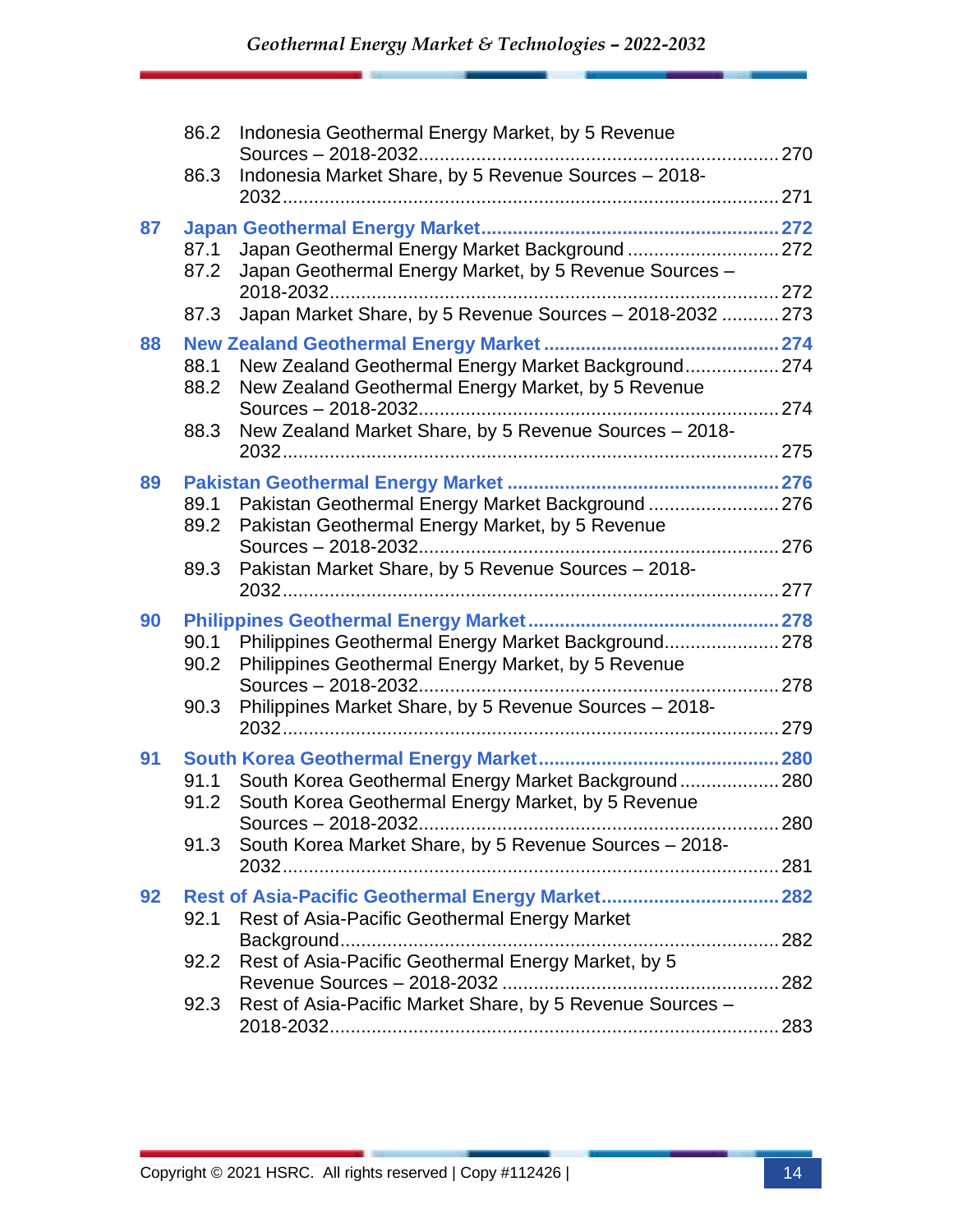| 93 |  |
|----|--|
| 94 |  |
| 95 |  |
|    |  |
|    |  |
|    |  |
| 96 |  |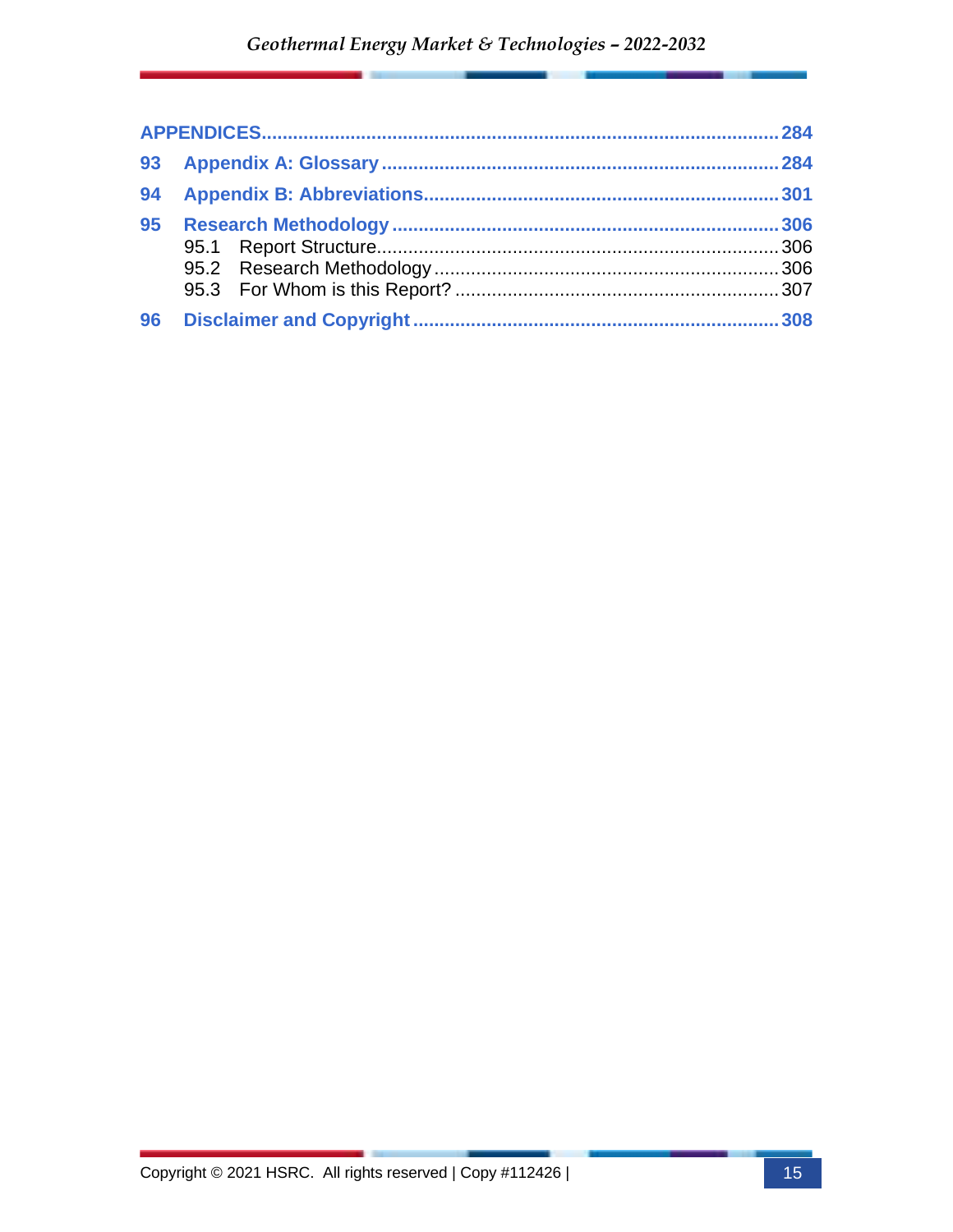#### **List of Tables**

| Table 1 - Global Geothermal Energy Market Size [\$M] by Application -                                                                        |      |
|----------------------------------------------------------------------------------------------------------------------------------------------|------|
| 2018-2032<br>Table 2 - Global Geothermal Energy Market Size [\$M] by Technology-                                                             | 44   |
| 2018-2032<br>Table 3 - Global Geothermal Energy Market Size [\$M] by Revenue Source                                                          | 45   |
|                                                                                                                                              | 45   |
| Table 4 - Global Geothermal Energy Market Size [\$M] by Region - 2018-                                                                       | 46   |
| Table 5 - Global Geothermal Energy Market Size [\$M] by 60 Countries -                                                                       | 47   |
| Table 6 - Example: Market Inhibitors and Policies Related to The Direct<br>Use of Geothermal Heat.                                           | 65   |
| Table 7 - Global Geothermal Energy Market Size [\$M] by Technology -                                                                         |      |
| Table 8 - Global Enhanced Geothermal Systems (EGS) Market Size [\$M] -                                                                       | .71  |
| 2018-2032.<br>Table 9 - Global Binary Cycle Power Generation Market Size [\$M] - 2018-                                                       | 76   |
| 2032<br>Table 10 - Global Dry Steam Power Generation Market Size [\$M] - 2018-                                                               | . 79 |
|                                                                                                                                              | 80   |
| Table 11 - Global Flash Steam Power Generation Market Size [\$M] - 2018-<br>2032                                                             | .82  |
| Table 12 - Global Deep Learning & Al Market Size [\$M] - 2018-2032 85<br>Table 13 - Global Closed & Open Loop Geothermal Heat Pumps Market   |      |
| Size [\$M] - 2018-2032                                                                                                                       | 89   |
| Table 14 - Global Hybrid Geothermal Heat Pumps Market Size [\$M] -<br>2018-2032                                                              | 91   |
| Table 15 - Global Other Technologies Market Size [\$M] - 2018-2032<br>Table 16 - Global Geothermal Energy Market Size [\$M] by Application - | 92   |
| 2018-2032.<br>Table 17 - Global Residential & District Heating & Cooling Geothermal                                                          | 93   |
| Energy Market Size [\$M] - 2018-2032                                                                                                         | 110  |
| Table 18 - Global Citywide Heating & Cooling Geothermal Energy Market<br>Size [\$M] - 2018-2032.                                             |      |
| Table 19 - Global Commercial & Industrial Heating & Cooling Geothermal                                                                       |      |
| Table 20 - Global Agriculture Heating & Cooling Geothermal Energy Market                                                                     |      |
| Table 21 - Global Industrial & Commercial Power Generation Geothermal                                                                        |      |
| Table 22 - Global Electric Grid Geothermal Energy Market Size [\$M] -                                                                        |      |
| Table 23 - Global Geothermal Desalination Geothermal Energy Market                                                                           |      |
|                                                                                                                                              |      |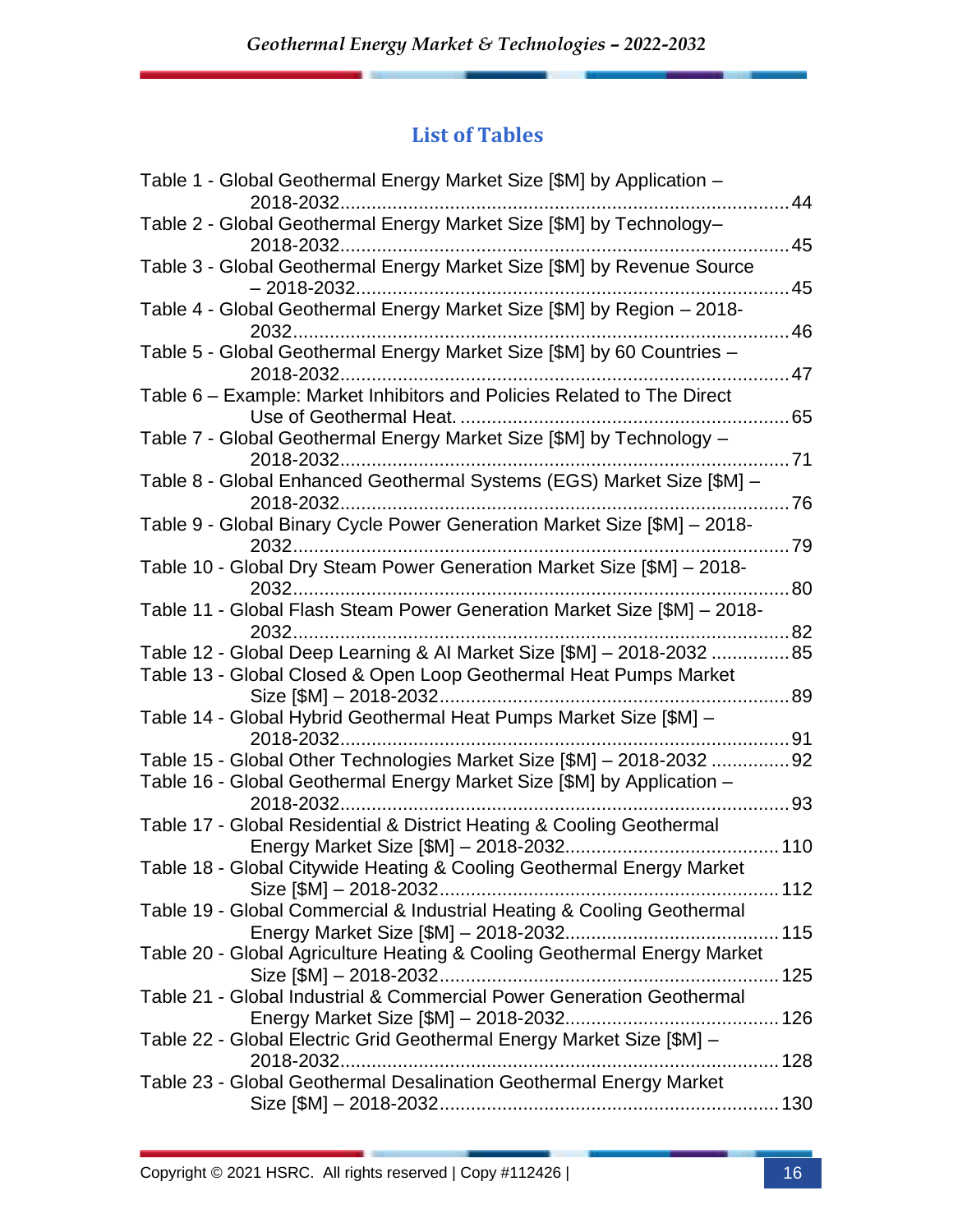| Table 24 - Global Other Applications Geothermal Energy Market Size [\$M]                  |      |
|-------------------------------------------------------------------------------------------|------|
| Table 25 - Global Geothermal Energy Market Size [\$M] by Revenue                          |      |
| Table 26 - Global Geothermal Energy Market Size [\$M] by Region - 2018-                   |      |
| 135<br>Table 27 - North America Geothermal Energy Market Size [\$M] by                    |      |
| Table 28 - Latin America Geothermal Energy Market Size [\$M] by Revenue                   | .138 |
| Table 29 - Europe Geothermal Energy Market Size [\$M] by Revenue                          |      |
| Table 30 - Middle East & Africa Geothermal Energy Market Size [\$M] by                    |      |
| Table 31 - Asia-Pacific Geothermal Energy Market Size [\$M] by Revenue                    | .152 |
| Table 32 - Global Geothermal Energy Market Size [\$M] by 60 Countries -                   |      |
|                                                                                           |      |
| Table 33- Global Geothermal Energy Market Share [%] by Country - 2018-<br>2032            |      |
| Table 34 - U.S. Geothermal Energy Market Size [\$M] by Revenue Source -                   |      |
| Table 35 - Canada Geothermal Energy Market Size [\$M] by Revenue                          |      |
| Table 36 - Argentina Geothermal Energy Market Size [\$M] by Revenue<br>Source - 2018-2032 |      |
| Table 37 - Brazil Geothermal Energy Market Size [\$M] by Revenue Source                   | .170 |
| Table 38 - Chile Geothermal Energy Market Size [\$M] by Revenue Source                    |      |
| Table 39 - Colombia Geothermal Energy Market Size [\$M] by Revenue                        |      |
| Table 40 - Costa Rica Geothermal Energy Market Size [\$M] by Revenue                      |      |
| Table 41 - Ecuador Geothermal Energy Market Size [\$M] by Revenue                         |      |
| Table 42 - El Salvador Geothermal Energy Market Size [\$M] by Revenue                     |      |
| Table 43 - Mexico Geothermal Energy Market Size [\$M] by Revenue                          |      |
| Table 44 - Nicaragua Geothermal Energy Market Size [\$M] by Revenue                       |      |
| Table 45 - Peru Geothermal Energy Market Size [\$M] by Revenue Source                     |      |
| $-2018 - 2032.$                                                                           |      |
| Table 46 - Rest of Latin America Geothermal Energy Market Size [\$M] by                   |      |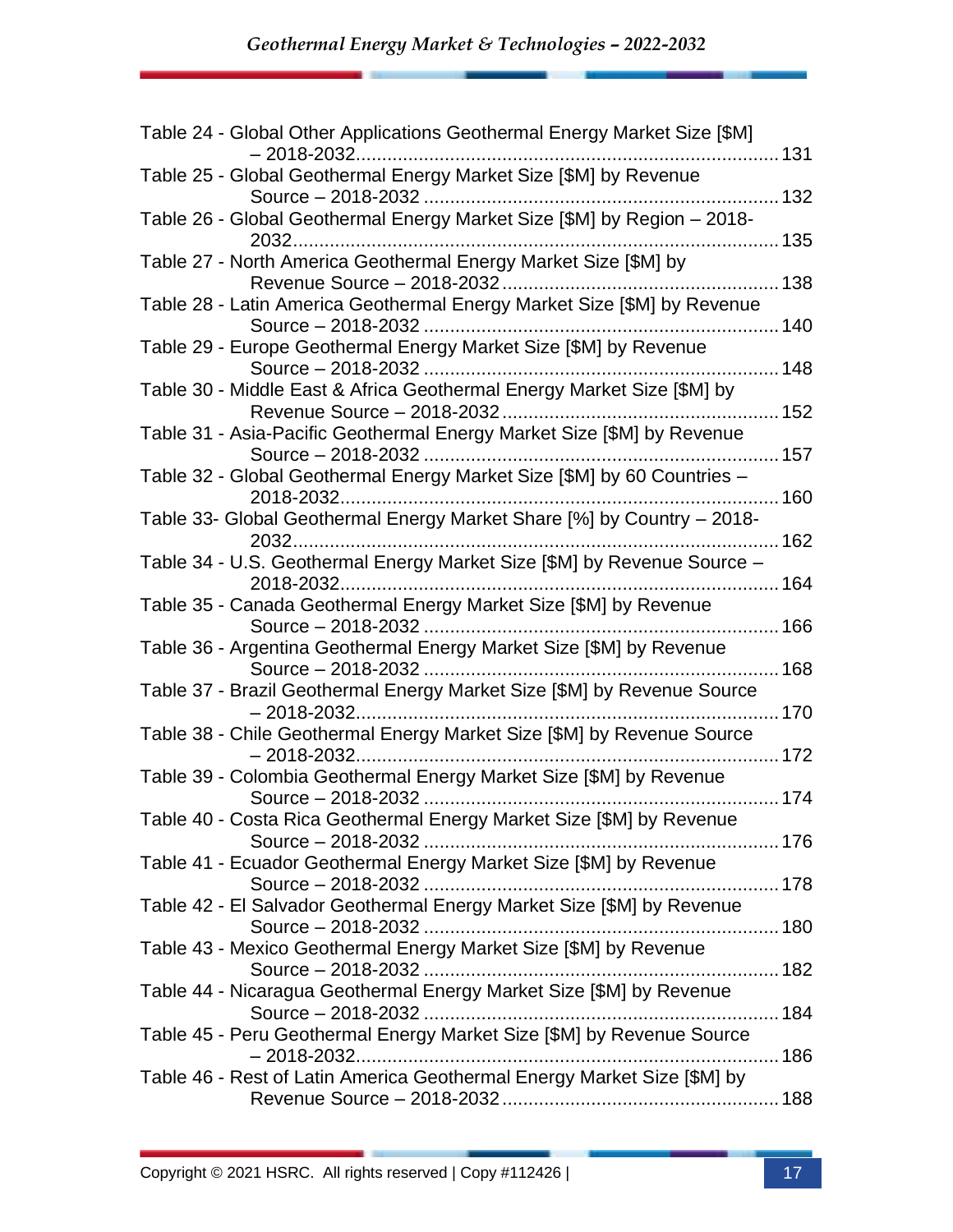| Table 47 - Austria Geothermal Energy Market Size [\$M] by Revenue                        | .190  |
|------------------------------------------------------------------------------------------|-------|
| Table 48 - Belgium Geothermal Energy Market Size [\$M] by Revenue                        |       |
|                                                                                          |       |
| Table 49 - Bulgaria Geothermal Energy Market Size [\$M] by Revenue<br>Source - 2018-2032 | 194   |
| Table 50 - Croatia Geothermal Energy Market Size [\$M] by Revenue                        |       |
| Source - 2018-2032                                                                       | 196   |
| Table 51 - Czech Republic Geothermal Energy Market Size [\$M] by                         | 198   |
| Table 52 - Denmark Geothermal Energy Market Size [\$M] by Revenue                        |       |
|                                                                                          | 200   |
| Table 53 - Finland Geothermal Energy Market Size [\$M] by Revenue                        |       |
|                                                                                          | 202   |
| Table 54 - France Geothermal Energy Market Size [\$M] by Revenue                         |       |
|                                                                                          | 204   |
|                                                                                          |       |
| Table 55 - Germany Geothermal Energy Market Size [\$M] by Revenue                        |       |
|                                                                                          | 206   |
| Table 56 - Greece Geothermal Energy Market Size [\$M] by Revenue                         |       |
|                                                                                          | 208   |
| Table 57 - Holland Geothermal Energy Market Size [\$M] by Revenue                        |       |
|                                                                                          | 210   |
| Table 58 - Hungary Geothermal Energy Market Size [\$M] by Revenue                        |       |
|                                                                                          | 212   |
| Table 59 - Iceland Geothermal Energy Market Size [\$M] by Revenue                        |       |
| Source - 2018-2032                                                                       | 214   |
| Table 60 - Ireland Geothermal Energy Market Size [\$M] by Revenue                        |       |
| Source - 2018-2032                                                                       | 216   |
| Table 61 - Italy Geothermal Energy Market Size [\$M] by Revenue Source -                 |       |
|                                                                                          | 218   |
| Table 62 - Norway Geothermal Energy Market Size [\$M] by Revenue                         |       |
|                                                                                          | 220   |
| Table 63 - Poland Geothermal Energy Market Size [\$M] by Revenue                         |       |
|                                                                                          |       |
| Table 64 - Portugal Geothermal Energy Market Size [\$M] by Revenue                       |       |
|                                                                                          |       |
| Table 65 - Romania Geothermal Energy Market Size [\$M] by Revenue                        |       |
|                                                                                          |       |
| Table 66 - Russia Geothermal Energy Market Size [\$M] by Revenue                         |       |
|                                                                                          |       |
| Table 67 - Slovenia Geothermal Energy Market Size [\$M] by Revenue                       |       |
|                                                                                          |       |
| Table 68 - Spain Geothermal Energy Market Size [\$M] by Revenue Source                   |       |
|                                                                                          | . 232 |
| Table 69 - Sweden Geothermal Energy Market Size [\$M] by Revenue                         |       |
|                                                                                          | .234  |
|                                                                                          |       |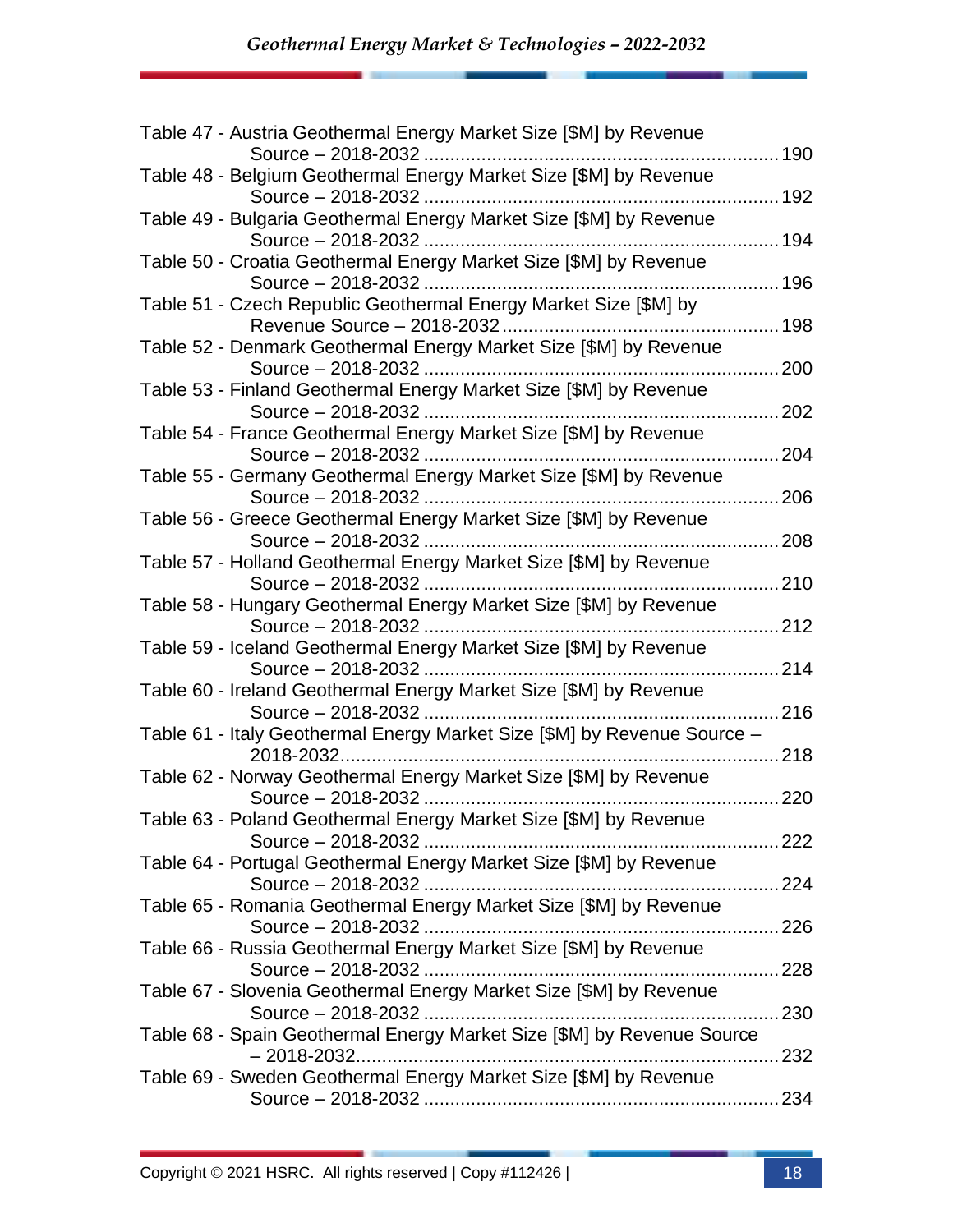| Table 70 - Switzerland Geothermal Energy Market Size [\$M] by Revenue                          | 236 |
|------------------------------------------------------------------------------------------------|-----|
| Table 71 - The UK Geothermal Energy Market Size [\$M] by Revenue                               |     |
|                                                                                                | 238 |
| Table 72 - Rest of Europe Geothermal Energy Market Size [\$M] by<br>Revenue Source - 2018-2032 | 240 |
| Table 73 - Algeria Geothermal Energy Market Size [\$M] by Revenue<br>Source - 2018-2032        | 242 |
| Table 74 - Egypt Geothermal Energy Market Size [\$M] by Revenue Source                         |     |
| Table 75 - GCC Countries Geothermal Energy Market Size [\$M] by                                | 244 |
|                                                                                                | 246 |
| Table 76 - Ghana Geothermal Energy Market Size [\$M] by Revenue<br>Source - 2018-2032          | 248 |
| Table 77 - Kenya Geothermal Energy Market Size [\$M] by Revenue                                | 250 |
| Table 78 - Mozambique Geothermal Energy Market Size [\$M] by Revenue                           |     |
|                                                                                                | 252 |
| Table 79 - Nigeria Geothermal Energy Market Size [\$M] by Revenue                              | 254 |
| Table 80 - Tunisia Geothermal Energy Market Size [\$M] by Revenue                              |     |
|                                                                                                | 256 |
| Table 81 - Turkey Geothermal Energy Market Size [\$M] by Revenue                               |     |
|                                                                                                | 258 |
| Table 82 - Rest of MEA Geothermal Energy Market Size [\$M] by Revenue                          |     |
| Source - 2018-2032                                                                             | 260 |
| Table 83 - Australia Geothermal Energy Market Size [\$M] by Revenue                            |     |
| Source - 2018-2032                                                                             | 262 |
| Table 84 - Bangladesh Geothermal Energy Market Size [\$M] by Revenue                           | 264 |
| Table 85 - China Geothermal Energy Market Size [\$M] by Revenue Source                         |     |
| $-2018 - 2032.$                                                                                | 266 |
| Table 86 - India Geothermal Energy Market Size [\$M] by Revenue Source                         |     |
|                                                                                                |     |
| Table 87 - Indonesia Geothermal Energy Market Size [\$M] by Revenue                            |     |
|                                                                                                |     |
| Table 88 - Japan Geothermal Energy Market Size [\$M] by Revenue Source                         |     |
| $-2018 - 2032.$                                                                                |     |
|                                                                                                |     |
| Table 89 - New Zealand Geothermal Energy Market Size [\$M] by Revenue                          |     |
|                                                                                                |     |
| Table 90 - Pakistan Geothermal Energy Market Size [\$M] by Revenue                             |     |
|                                                                                                |     |
| Table 91 - Philippines Geothermal Energy Market Size [\$M] by Revenue                          |     |
|                                                                                                |     |
| Table 92 - South Korea Geothermal Energy Market Size [\$M] by Revenue                          |     |
|                                                                                                |     |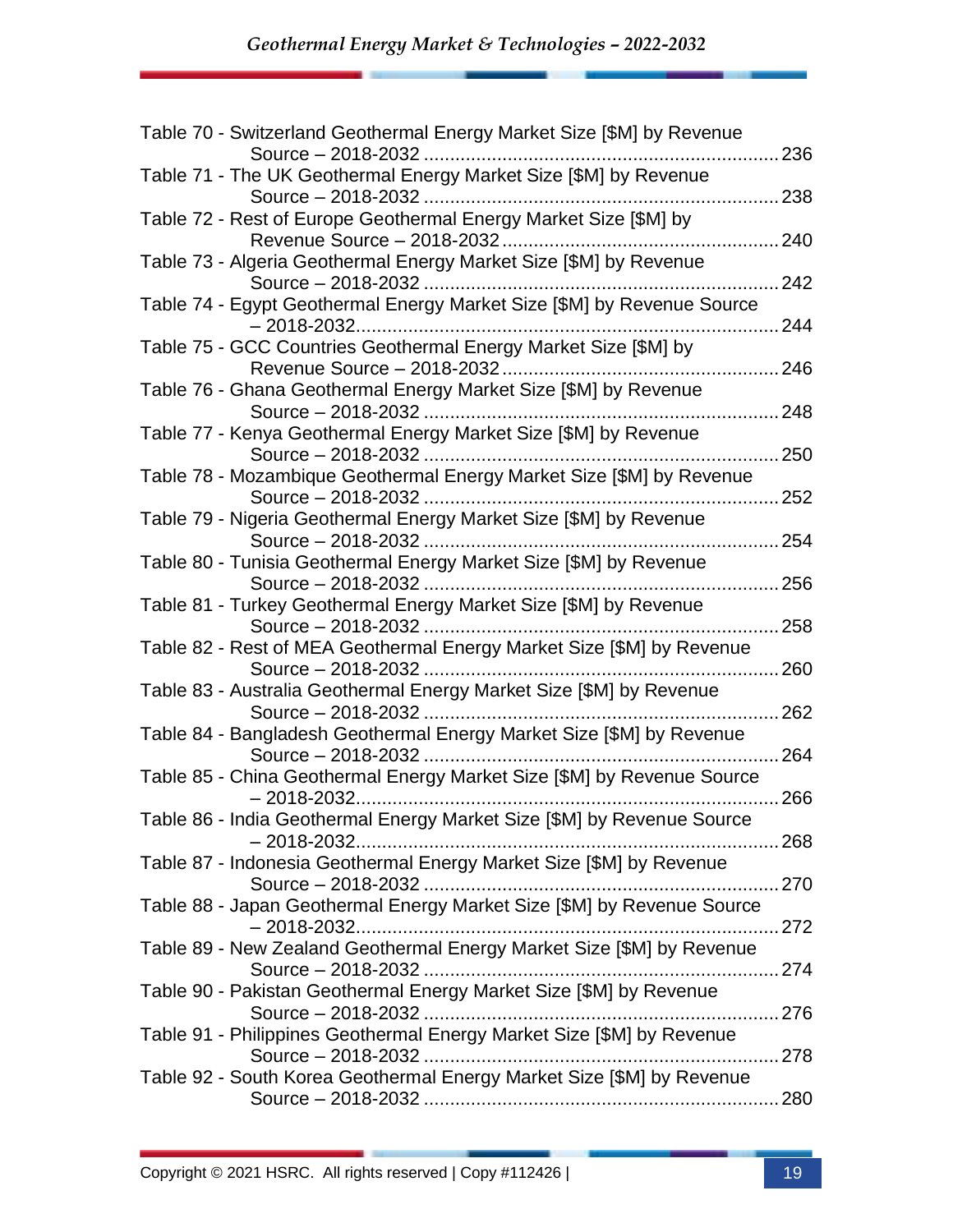Table 93- Rest of Asia-Pacific Geothermal Energy Market Size [\$M] by Revenue Source – 2018-2032.....................................................282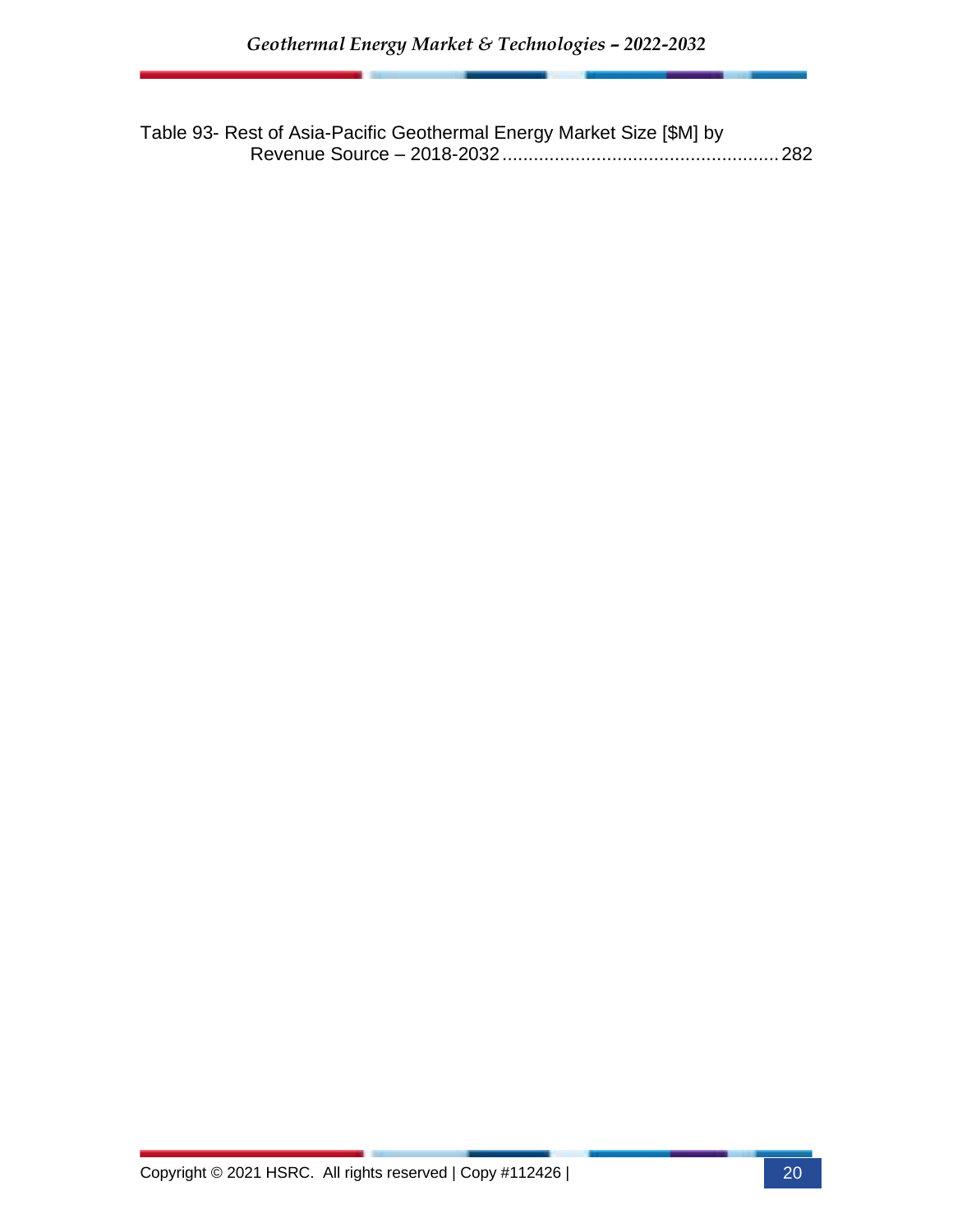### **List of Figures**

| Figure 1 - COP26 Pledges & Targets Based GHG Emission [GTn] Forecast       |  |
|----------------------------------------------------------------------------|--|
|                                                                            |  |
|                                                                            |  |
| Figure 3 - Geothermal Energy Applications According to the Temperature     |  |
|                                                                            |  |
|                                                                            |  |
| Figure 5 - Applications of Direct Utilization of Geothermal energy36       |  |
| Figure 6 – Closed (Left) & Open (Right) loop Heat Pumps37                  |  |
|                                                                            |  |
| Figure 8 - Low Temperature (<200 °C) Geothermal Energy Applications 42     |  |
| Figure 9 - Geothermal VS. Fossil Fuels Heating Efficiency Comparison       |  |
|                                                                            |  |
|                                                                            |  |
| Figure 11 - Global Geothermal Energy Market Size [\$M] by Application -    |  |
| 46                                                                         |  |
| Figure 12 - Global Geothermal Energy Market Size [\$M] by Technology -     |  |
| 74                                                                         |  |
| Figure 13 - Global Geothermal Energy Market Share [%] by Technology -      |  |
| 2018-2032                                                                  |  |
|                                                                            |  |
|                                                                            |  |
|                                                                            |  |
|                                                                            |  |
| Figure 18 - Al Capabilities in Machine Learning Are Spurring Opportunities |  |
| To Improve Well Targeting And Reservoir Operational                        |  |
|                                                                            |  |
| Figure 19 - Geothermal Heat Pump Cooling & Heating Modes88                 |  |
| Figure 20 - Geothermal Heat Pump Installation in Heating Modes89           |  |
|                                                                            |  |
| Figure 22 - Configuration Of Hybrid System (Temperature Measurements       |  |
| Are Shown In Red, Flow Controls Are Shown In Blue) 92                      |  |
| Figure 23 - Global Geothermal Energy Market Size [\$M] by Application -    |  |
|                                                                            |  |
| Figure 24 - Global Geothermal Energy Market Share [%] by Application -     |  |
| Figure 25 - Residential Geothermal Heat Pump Operation For Summer          |  |
|                                                                            |  |
| Figure 26 - Geothermal (Heating & Cooling) Residential Heat Pumps and      |  |
|                                                                            |  |
| Figure 27 - Distribution Of Geothermal Heat Consumption In The Largest     |  |
| Consumer Countries And Worldwide, By Sector  101                           |  |
|                                                                            |  |
| Figure 29 - Share of Energy Sources Of Energy Consumption For Heating      |  |
|                                                                            |  |
|                                                                            |  |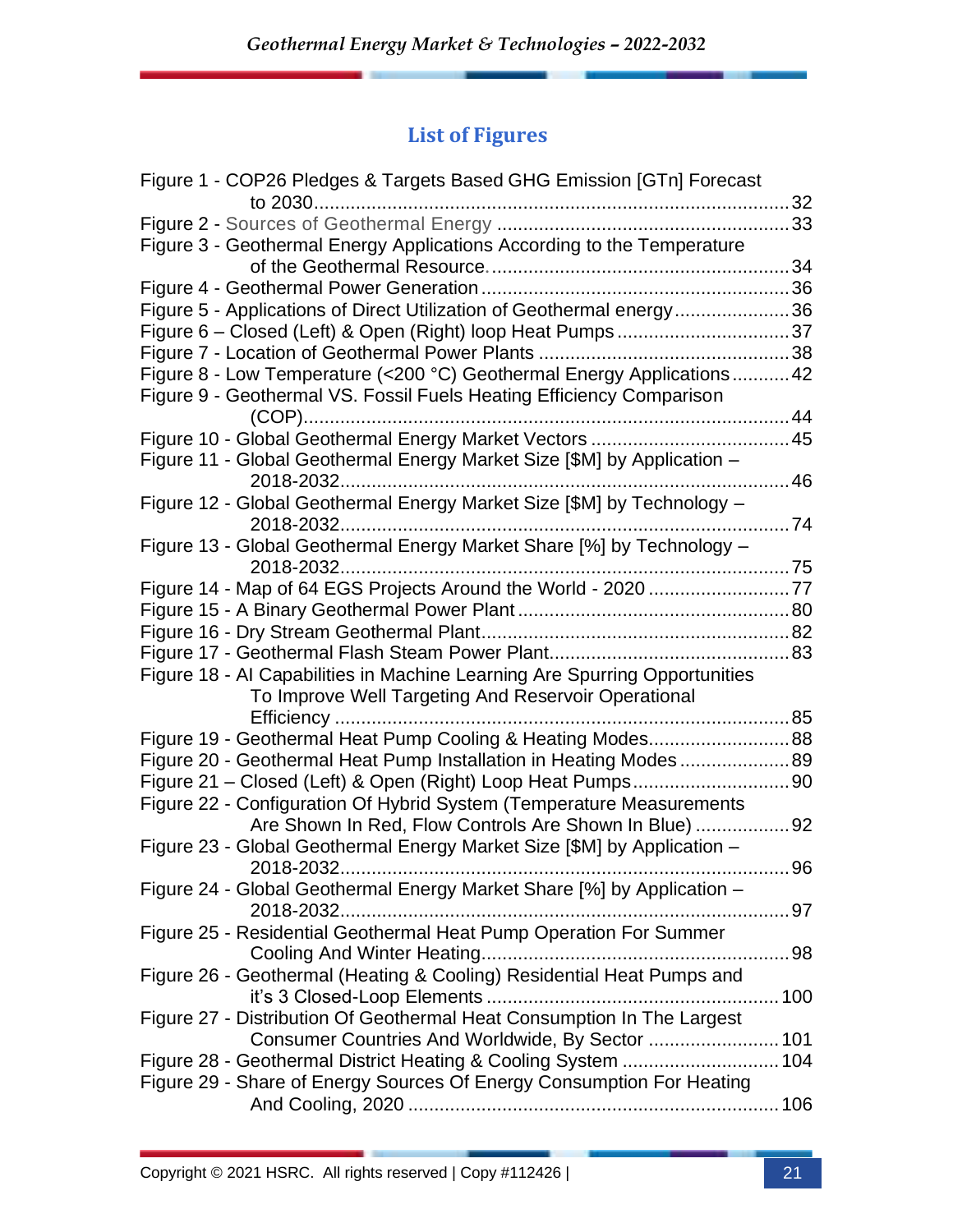| Figure 30 - Barriers Slowing The Uptake Of Renewable Heating And         |     |
|--------------------------------------------------------------------------|-----|
|                                                                          |     |
| Figure 31 - A Heat Pump Coefficient Of Performance (COP) 109             |     |
| Figure 32 - Geothermal Heat Consumption [PJ] In The Largest Consumer     |     |
|                                                                          |     |
| Figure 33 - Global Residential & District Heating & Cooling Geothermal   |     |
|                                                                          |     |
| Figure 34 - Global Citywide Heating & Cooling Geothermal Energy Market   |     |
|                                                                          |     |
| Figure 35 - Global Commercial & Industrial Heating & Cooling Geothermal  |     |
|                                                                          |     |
| Figure 36 - Potential Uses of Geothermal Energy in Agriculture and Agro- |     |
|                                                                          |     |
| Figure 37 - Agri. Cascading from a Geothermal Energy Plant 121           |     |
|                                                                          |     |
| Figure 39 - Milk Pasteurization Using Geothermal Hot Water 126           |     |
| Figure 40 - Global Agriculture Heating & Cooling Geothermal Energy       |     |
|                                                                          |     |
| Figure 41 - Global Industrial & Commercial Power Generation Geothermal   |     |
|                                                                          |     |
| Figure 42 - Global Electric Grid Geothermal Energy Market Size [\$M] -   |     |
|                                                                          |     |
|                                                                          |     |
| Figure 44 - Global Geothermal Desalination Geothermal Energy Market      |     |
|                                                                          |     |
| Figure 45 - Global Other Applications Geothermal Energy Market Size      |     |
|                                                                          |     |
| Figure 46 - Global Geothermal Energy Market Size [\$M] by Revenue        |     |
|                                                                          |     |
| Figure 47 - Global Geothermal Energy Market Share [%] by Revenue         |     |
|                                                                          |     |
| Figure 48 - Global Geothermal Energy Market Size [\$M] by Region - 2018- |     |
| 20.32                                                                    | 137 |
| Figure 49 - Global Geothermal Energy Market Share [%] by Region -        |     |
|                                                                          |     |
| Figure 50 - North America Geothermal Energy Market Size [\$M] by         |     |
|                                                                          |     |
| Figure 51 - North America Geothermal Energy Market Share [%] by          |     |
|                                                                          |     |
| Figure 52 - Latin America Geothermal Energy Market Size [\$M] by         |     |
|                                                                          |     |
| Figure 53 - Latin America Geothermal Energy Market Share [%] by          |     |
|                                                                          |     |
| Figure 54 - Europe, Installed Capacity For Geothermal Electricity And    |     |
|                                                                          |     |
| Figure 55 - Geothermal Heat Pump Installed In Europe, By Country 148     |     |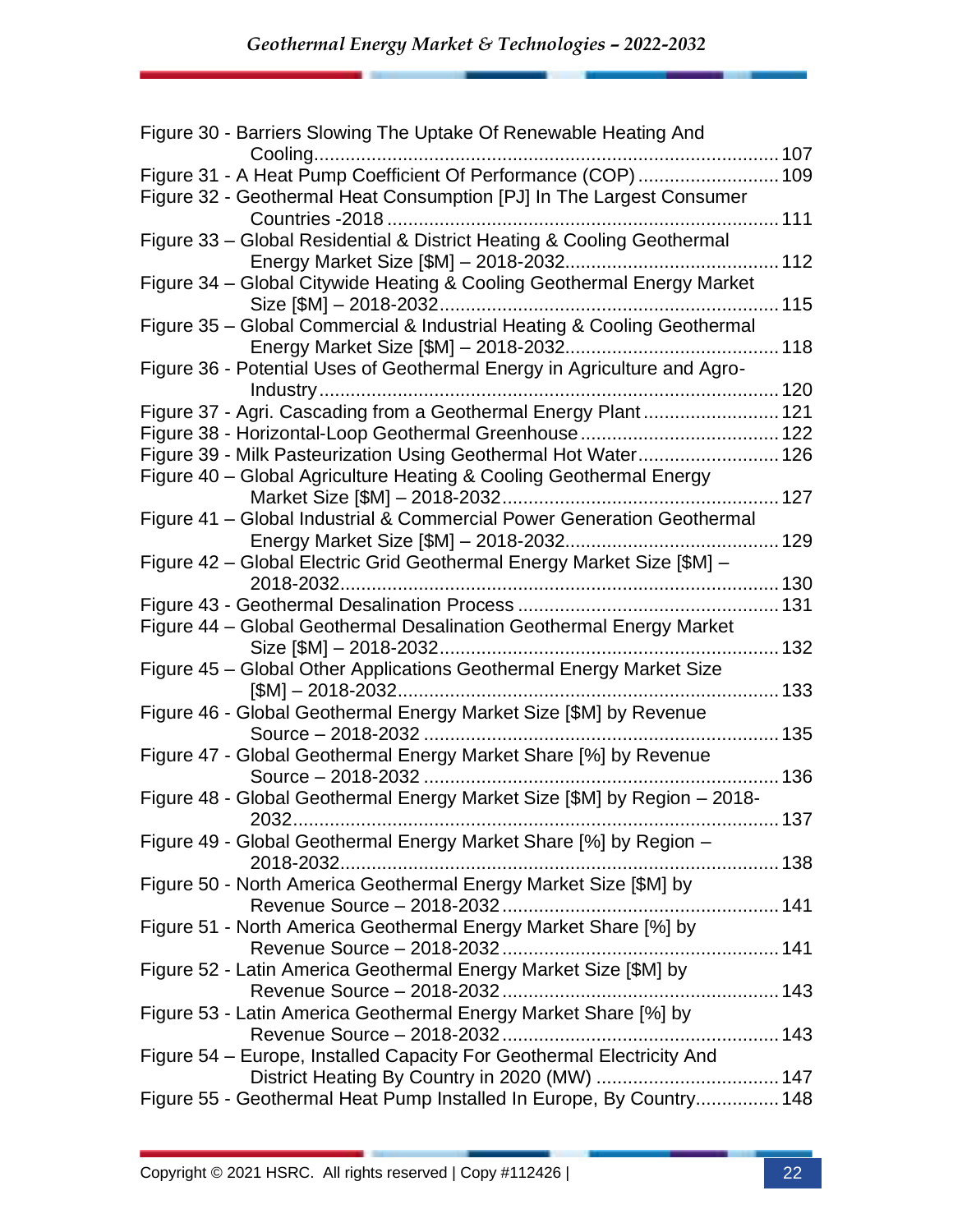| Figure 56 - Europe, Number of Geothermal Heat Pumps Systems Per                                      | .149 |
|------------------------------------------------------------------------------------------------------|------|
| Figure 57 - Europe Geothermal Energy Market Size [\$M] by Revenue                                    |      |
|                                                                                                      |      |
| Figure 58 - Europe Geothermal Energy Market Share [%] by Revenue<br>Source - 2018-2032               | 151  |
| Figure 59 - Middle East & Africa Geothermal Energy Market Size [\$M] by                              | 155  |
| Figure 60 - Middle East & Africa Geothermal Energy Market Share [%] by                               |      |
| Figure 61 - Asia-Pacific Geothermal Energy Market Size [\$M] by Revenue                              |      |
| Figure 62 - Asia-Pacific Geothermal Energy Market Share [%] by Revenue                               |      |
| Figure 63 - U.S. Geothermal Energy Market Size [\$M] by Revenue Source                               | 160  |
|                                                                                                      |      |
| Figure 64 - U.S. Geothermal Energy Market Share [%] by 5 Revenue                                     |      |
| Figure 65 - Canada Geothermal Energy Market Size [\$M] by Revenue                                    | 169  |
| Figure 66 - Canada Geothermal Energy Market Share [%] by 5 Revenue                                   |      |
| Figure 67 - Argentina Geothermal Energy Market Size [\$M] by Revenue                                 |      |
| Figure 68 - Argentina Geothermal Energy Market Share [%] by 5 Revenue<br>Sources - 2018-2032.<br>171 |      |
| Figure 69 - Brazil Geothermal Energy Market Size [\$M] by Revenue<br>Source - 2018-2032<br>173       |      |
| Figure 70 - Brazil Geothermal Energy Market Share [%] by 5 Revenue                                   |      |
| Figure 71 - Chile Geothermal Energy Market Size [\$M] by Revenue Source<br>$-2018 - 2032.$           |      |
| Figure 72 - Chile Geothermal Energy Market Share [%] by 5 Revenue                                    |      |
| Figure 73 - Colombia Geothermal Energy Market Size [\$M] by Revenue                                  |      |
| Figure 74 - Colombia Geothermal Energy Market Share [%] by 5 Revenue                                 |      |
| Figure 75 - Costa Rica Geothermal Energy Market Size [\$M] by Revenue                                |      |
| Figure 76 - Costa Rica Geothermal Energy Market Share [%] by 5                                       |      |
|                                                                                                      |      |
| Figure 77 - Ecuador Geothermal Energy Market Size [\$M] by Revenue                                   |      |
| Figure 78 - Ecuador Geothermal Energy Market Share [%] by 5 Revenue                                  |      |
|                                                                                                      |      |
|                                                                                                      |      |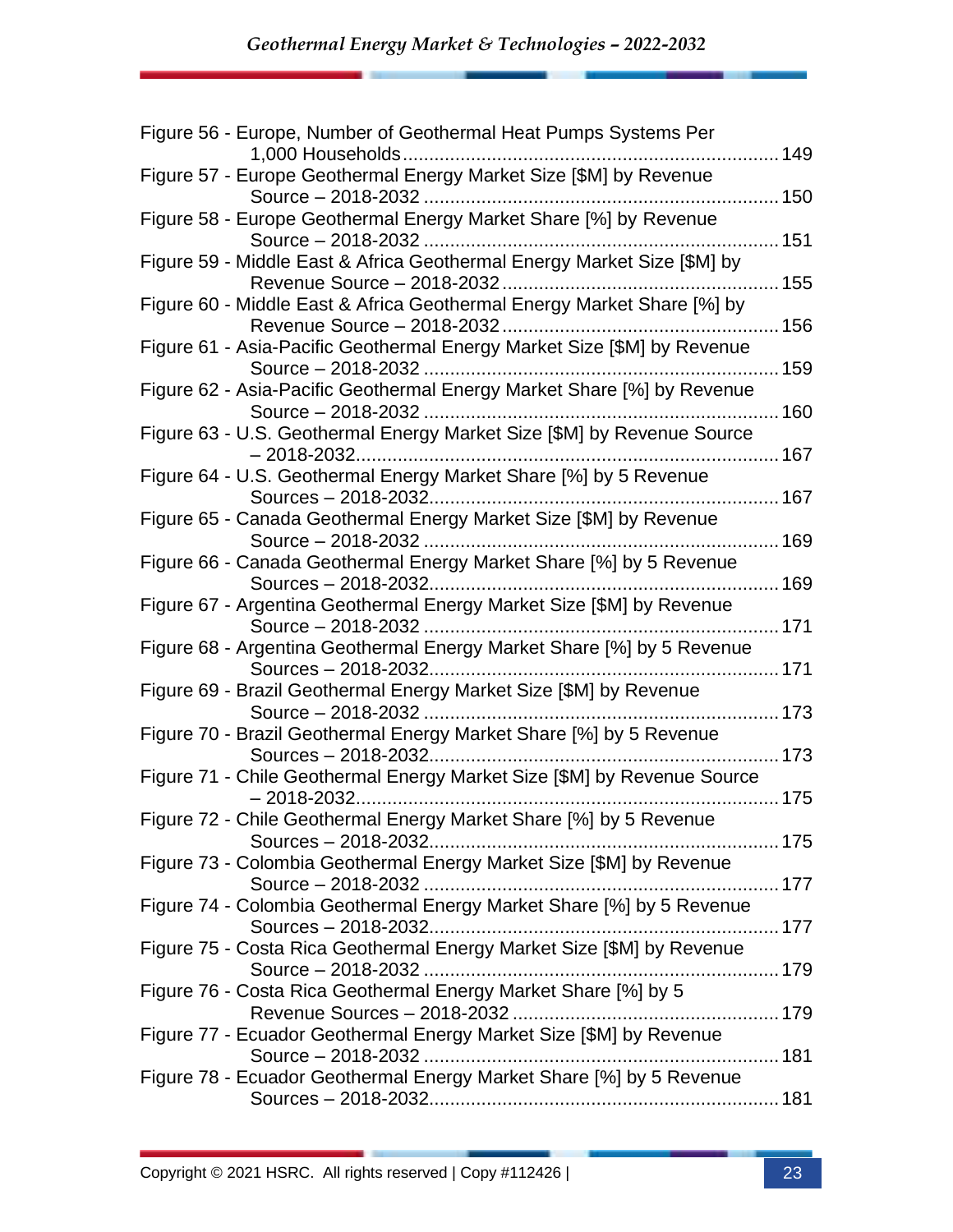| Figure 79 - El Salvador Geothermal Energy Market Size [\$M] by Revenue                                   | 183  |
|----------------------------------------------------------------------------------------------------------|------|
| Figure 80 - El Salvador Geothermal Energy Market Share [%] by 5                                          | 183  |
| Figure 81 - Mexico Geothermal Energy Market Size [\$M] by Revenue                                        |      |
| Source - 2018-2032                                                                                       | 185  |
| Figure 82 - Mexico Geothermal Energy Market Share [%] by 5 Revenue                                       | 185  |
| Figure 83 - Nicaragua Geothermal Energy Market Size [\$M] by Revenue                                     |      |
| Figure 84 - Nicaragua Geothermal Energy Market Share [%] by 5 Revenue<br>Sources - 2018-2032             | 187  |
| Figure 85 - Peru Geothermal Energy Market Size [\$M] by Revenue Source<br>$-2018 - 2032$                 | 189  |
| Figure 86 - Peru Geothermal Energy Market Share [%] by 5 Revenue                                         | 189  |
| Figure 87 - Rest of Latin America Geothermal Energy Market Size [\$M] by                                 |      |
| Figure 88 - Rest of Latin America Geothermal Energy Market Share [%] by<br>5 Revenue Sources - 2018-2032 | .191 |
| Figure 89 - Austria Geothermal Energy Market Size [\$M] by Revenue                                       | 193  |
| Figure 90 - Austria Geothermal Energy Market Share [%] by 5 Revenue                                      | 193  |
| Figure 91 - Belgium Geothermal Energy Market Size [\$M] by Revenue<br>Source - 2018-2032                 | 195  |
| Figure 92 - Belgium Geothermal Energy Market Share [%] by 5 Revenue                                      | 195  |
| Figure 93 - Bulgaria Geothermal Energy Market Size [\$M] by Revenue                                      | 197  |
| Figure 94 - Bulgaria Geothermal Energy Market Share [%] by 5 Revenue<br>Sources - 2018-2032              | 197  |
| Figure 95 - Croatia Geothermal Energy Market Size [\$M] by Revenue                                       |      |
| Figure 96 - Croatia Geothermal Energy Market Share [%] by 5 Revenue                                      |      |
| Figure 97 - Czech Republic Geothermal Energy Market Size [\$M] by                                        |      |
| Figure 98 - Czech Republic Geothermal Energy Market Share [%] by 5                                       |      |
| Figure 99 - Denmark Geothermal Energy Market Size [\$M] by Revenue                                       |      |
| Figure 100 - Denmark Geothermal Energy Market Share [%] by 5 Revenue                                     | 203  |
| Figure 101 - Finland Geothermal Energy Market Size [\$M] by Revenue                                      | 203  |
|                                                                                                          |      |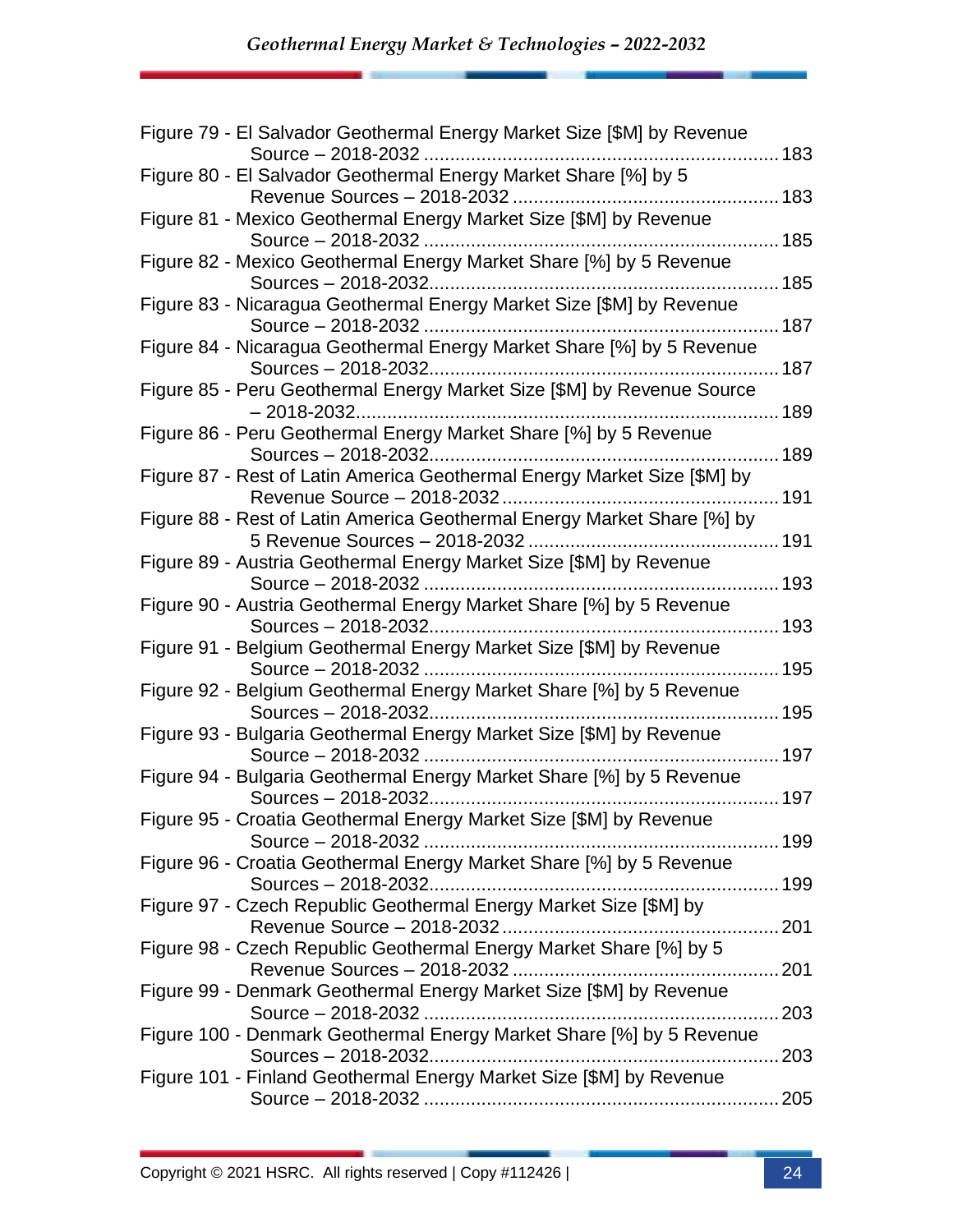| Figure 102 - Finland Geothermal Energy Market Share [%] by 5 Revenue                        | 205   |
|---------------------------------------------------------------------------------------------|-------|
| Figure 103 - France Geothermal Energy Market Size [\$M] by Revenue                          |       |
|                                                                                             | 207   |
| Figure 104 - France Geothermal Energy Market Share [%] by 5 Revenue<br>Sources - 2018-2032  | 207   |
| Figure 105 - Germany Geothermal Energy Market Size [\$M] by Revenue                         | 209   |
| Figure 106 - Germany Geothermal Energy Market Share [%] by 5 Revenue                        | 209   |
| Figure 107 - Greece Geothermal Energy Market Size [\$M] by Revenue                          |       |
| Figure 108 - Greece Geothermal Energy Market Share [%] by 5 Revenue                         | 211   |
| Sources - 2018-2032<br>Figure 109 - Holland Geothermal Energy Market Size [\$M] by Revenue  | 211   |
|                                                                                             | .213  |
| Figure 110 - Holland Geothermal Energy Market Share [%] by 5 Revenue                        | 213   |
| Figure 111 - Hungary Geothermal Energy Market Size [\$M] by Revenue<br>Source - 2018-2032   | 215   |
| Figure 112 - Hungary Geothermal Energy Market Share [%] by 5 Revenue                        | 215   |
| Figure 113 - Iceland Geothermal Energy Market Size [\$M] by Revenue                         |       |
|                                                                                             | .217  |
| Figure 114 - Iceland Geothermal Energy Market Share [%] by 5 Revenue<br>Sources - 2018-2032 | 217   |
| Figure 115 - Ireland Geothermal Energy Market Size [\$M] by Revenue                         | 219   |
| Figure 116 - Ireland Geothermal Energy Market Share [%] by 5 Revenue                        |       |
|                                                                                             | 219   |
| Figure 117 - Italy Geothermal Energy Market Size [\$M] by Revenue Source<br>$-2018 - 2032$  | 221   |
| Figure 118 - Italy Geothermal Energy Market Share [%] by 5 Revenue                          |       |
| Figure 119 - Norway Geothermal Energy Market Size [\$M] by Revenue                          |       |
| Figure 120 - Norway Geothermal Energy Market Share [%] by 5 Revenue                         |       |
| Figure 121 - Poland Geothermal Energy Market Size [\$M] by Revenue                          | .223  |
|                                                                                             |       |
| Figure 122 - Poland Geothermal Energy Market Share [%] by 5 Revenue                         |       |
| Figure 123 - Portugal Geothermal Energy Market Size [\$M] by Revenue                        |       |
|                                                                                             | . 227 |
| Figure 124 - Portugal Geothermal Energy Market Share [%] by 5 Revenue                       |       |
|                                                                                             |       |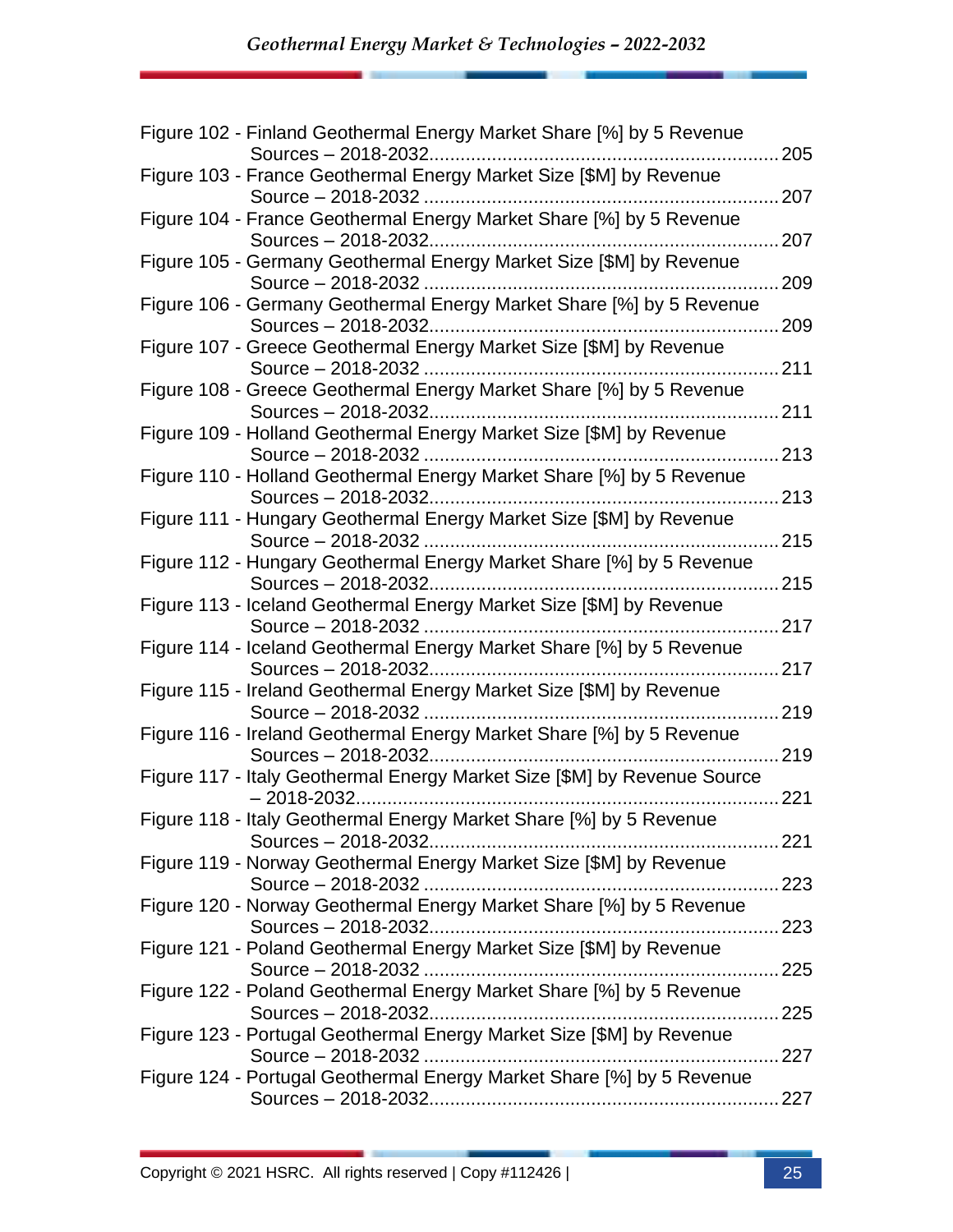| Figure 125 - Romania Geothermal Energy Market Size [\$M] by Revenue                     | 229 |
|-----------------------------------------------------------------------------------------|-----|
| Figure 126 - Romania Geothermal Energy Market Share [%] by 5 Revenue                    | 229 |
| Figure 127 - Russia Geothermal Energy Market Size [\$M] by Revenue                      |     |
| Source - 2018-2032                                                                      | 231 |
| Figure 128 - Russia Geothermal Energy Market Share [%] by 5 Revenue                     |     |
|                                                                                         | 231 |
| Figure 129 - Slovenia Geothermal Energy Market Size [\$M] by Revenue                    | 233 |
| Figure 130 - Slovenia Geothermal Energy Market Share [%] by 5 Revenue                   |     |
|                                                                                         | 233 |
| Figure 131 - Spain Geothermal Energy Market Size [\$M] by Revenue<br>Source - 2018-2032 | 235 |
| Figure 132 - Spain Geothermal Energy Market Share [%] by 5 Revenue                      |     |
| Sources - 2018-2032                                                                     | 235 |
| Figure 133 - Sweden Geothermal Energy Market Size [\$M] by Revenue                      |     |
|                                                                                         | 237 |
| Figure 134 - Sweden Geothermal Energy Market Share [%] by 5 Revenue                     |     |
| Sources - 2018-2032                                                                     | 237 |
| Figure 135 - Switzerland Geothermal Energy Market Size [\$M] by Revenue                 |     |
|                                                                                         | 239 |
| Figure 136 - Switzerland Geothermal Energy Market Share [%] by 5                        |     |
|                                                                                         | 239 |
| Figure 137 - The UK Geothermal Energy Market Size [\$M] by Revenue                      |     |
| Source - 2018-2032                                                                      | 241 |
| Figure 138 - The UK Geothermal Energy Market Share [%] by 5 Revenue                     |     |
|                                                                                         | 241 |
| Figure 139 - Rest of Europe Geothermal Energy Market Size [\$M] by                      |     |
|                                                                                         | 243 |
| Figure 140 - Rest of Europe Geothermal Energy Market Share [%] by 5                     |     |
|                                                                                         | 243 |
| Figure 141 - Algeria Geothermal Energy Market Size [\$M] by Revenue                     |     |
|                                                                                         |     |
| Figure 142 - Algeria Geothermal Energy Market Share [%] by 5 Revenue                    |     |
| Sources - 2018-2032                                                                     |     |
| Figure 143 - Egypt Geothermal Energy Market Size [\$M] by Revenue                       |     |
|                                                                                         |     |
| Figure 144 - Egypt Geothermal Energy Market Share [%] by 5 Revenue                      |     |
|                                                                                         |     |
| Figure 145 - GCC Countries Geothermal Energy Market Size [\$M] by                       |     |
|                                                                                         |     |
| Figure 146 - GCC Countries Geothermal Energy Market Share [%] by 5                      |     |
|                                                                                         |     |
| Figure 147 - Ghana Geothermal Energy Market Size [\$M] by Revenue                       |     |
|                                                                                         |     |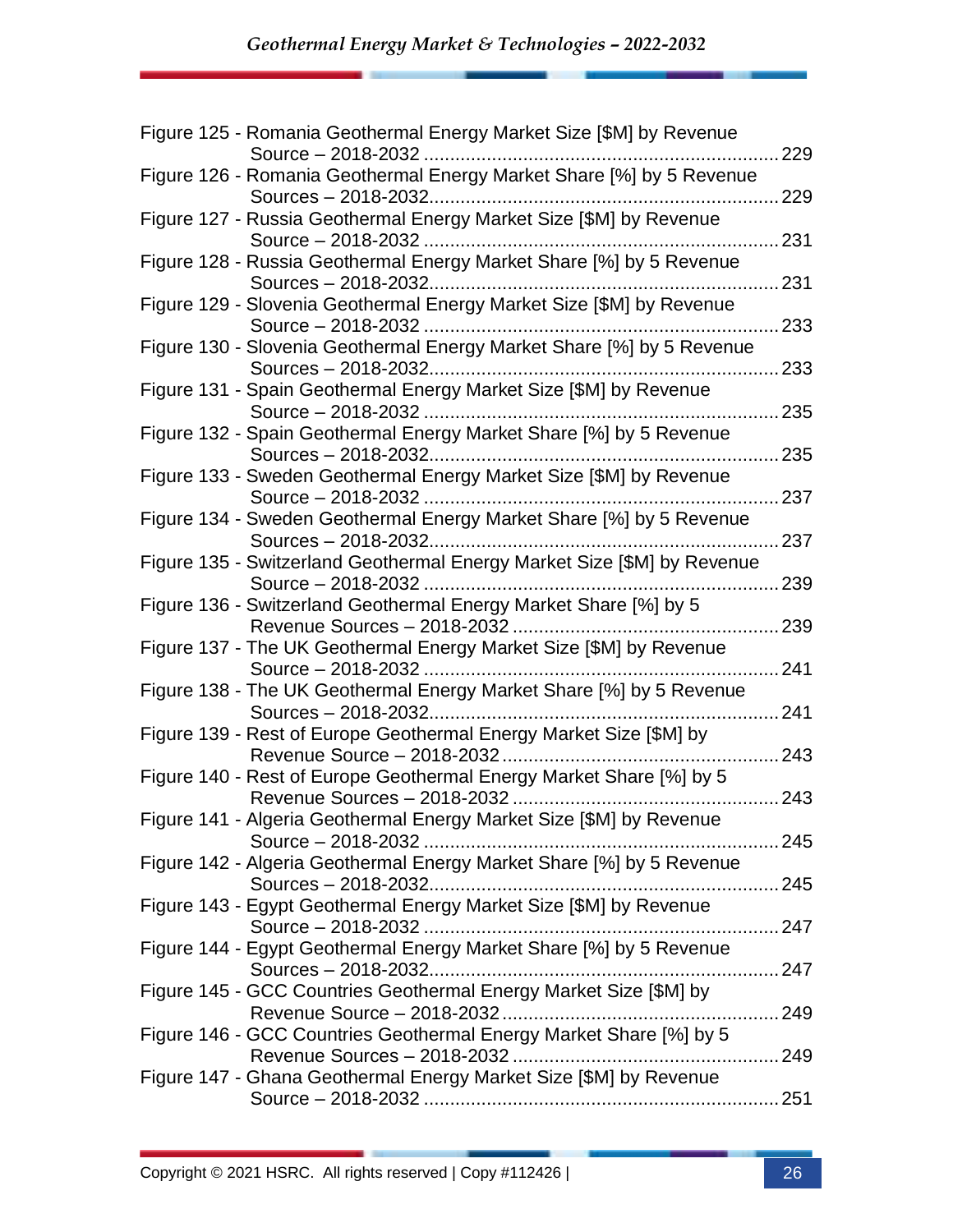| Figure 148 - Ghana Geothermal Energy Market Share [%] by 5 Revenue                                   | 251 |
|------------------------------------------------------------------------------------------------------|-----|
| Figure 149 - Kenya Geothermal Energy Market Size [\$M] by Revenue                                    |     |
|                                                                                                      | 253 |
| Figure 150 - Kenya Geothermal Energy Market Share [%] by 5 Revenue<br>Sources - 2018-2032            | 253 |
| Figure 151 - Mozambique Geothermal Energy Market Size [\$M] by<br>Revenue Source - 2018-2032         | 255 |
| Figure 152 - Mozambique Geothermal Energy Market Share [%] by 5                                      | 255 |
| Figure 153 - Nigeria Geothermal Energy Market Size [\$M] by Revenue                                  | 257 |
| Figure 154 - Nigeria Geothermal Energy Market Share [%] by 5 Revenue<br>Sources - 2018-2032          | 257 |
| Figure 155 - Tunisia Geothermal Energy Market Size [\$M] by Revenue                                  | 259 |
| Figure 156 - Tunisia Geothermal Energy Market Share [%] by 5 Revenue                                 | 259 |
| Figure 157 - Turkey Geothermal Energy Market Size [\$M] by Revenue                                   |     |
| Source - 2018-2032<br>Figure 158 - Turkey Geothermal Energy Market Share [%] by 5 Revenue            | 261 |
| Figure 159 - Rest of MEA Geothermal Energy Market Size [\$M] by                                      | 261 |
| Figure 160 - Rest of MEA Geothermal Energy Market Share [%] by 5                                     | 263 |
| Revenue Sources - 2018-2032<br>Figure 161 - Australia Geothermal Energy Market Size [\$M] by Revenue | 263 |
| Figure 162 - Australia Geothermal Energy Market Share [%] by 5 Revenue                               | 265 |
| Figure 163 - Bangladesh Geothermal Energy Market Size [\$M] by Revenue                               | 265 |
| Figure 164 - Bangladesh Geothermal Energy Market Share [%] by 5                                      | 267 |
| Figure 165 - China Geothermal Energy Market Size [\$M] by Revenue                                    |     |
| Source - 2018-2032<br>Figure 166 - China Geothermal Energy Market Share [%] by 5 Revenue             |     |
| Figure 167 - India Geothermal Energy Market Size [\$M] by Revenue                                    |     |
| Figure 168 - India Geothermal Energy Market Share [%] by 5 Revenue                                   |     |
|                                                                                                      |     |
| Figure 169 - Indonesia Geothermal Energy Market Size [\$M] by Revenue                                |     |
| Figure 170 - Indonesia Geothermal Energy Market Share [%] by 5                                       |     |
|                                                                                                      |     |